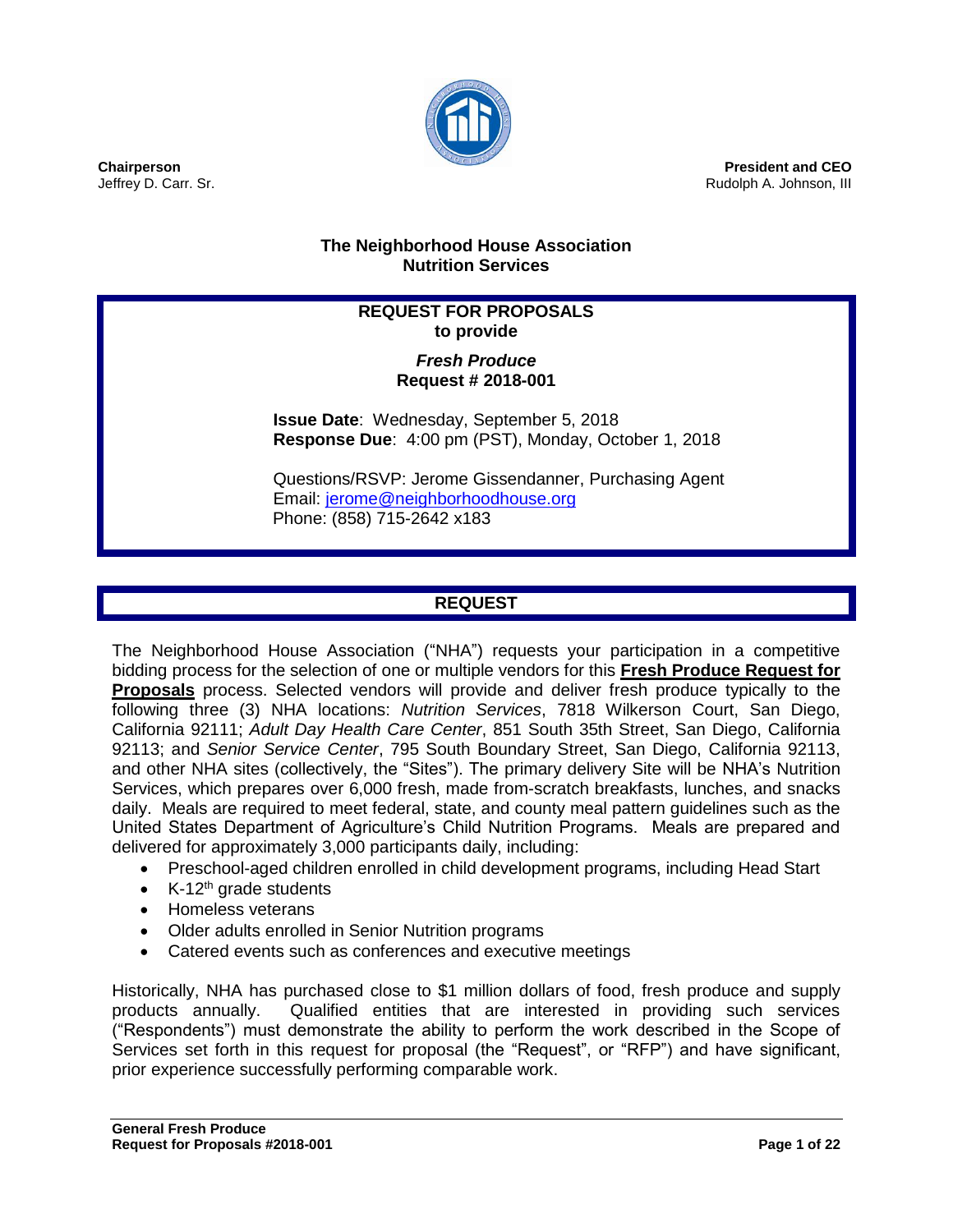# **TIME LINE**

| <b>Event</b>                                                             | <b>Date</b>                   |
|--------------------------------------------------------------------------|-------------------------------|
| <b>RFP Published</b>                                                     | Wednesday, September 5, 2018  |
| <b>RSVP Date for Mandatory Nutrition Services</b><br><b>Bidders Tour</b> | September 13, 2018 4:00 PM    |
| <b>Mandatory NHA Nutrition Services Bidders</b><br>Tour                  | September 18, 2018, 9:30 AM   |
| Deadline for RFP Questions                                               | September 21, 2018 at 4:00 PM |
| Last Day to Post Responses to Questions                                  | September 26, 2018 by 4:00 PM |
| RFP Submission Deadline & RFP Closed                                     | October 1, 2018 at 4:00 PM    |
| Request for Best and Final Offer                                         | October 5, 2018               |
| <b>Bidder Oral Presentation</b>                                          | October 10 and 12, 2018       |
| <b>Bid Award Letters</b>                                                 | October 19, 2018              |
| <b>Contract Sent to Awardees</b>                                         | November 1, 2018              |
| <b>Vendor Contract Final Execution</b>                                   | December 1, 2018              |
| <b>Contract Start Date</b>                                               | January 1, 2019               |

*This Request is not an offer or commitment to purchase any goods or services or to award or enter into a contract.*

# **1.0 ABOUT NEIGHBORHOOD HOUSE ASSOCIATION**

Neighborhood House Association (NHA) is a California nonprofit, public benefit corporation and recognized as a 501(c)(3) tax-exempt organization with its administrative office located at 5660 Copley Drive, San Diego, CA 92111. Having served the local community for over 100 years, NHA operates one of San Diego's largest multi-purpose human service agency that facilitates leadership in communities and assists more than 24,000 families annually. NHA operates over 120 locations throughout San Diego County, delivering services that are designed to improve the quality of life through programs related to child development, feeding seniors and assisting them to live on their own, mental health services, housing and rental assistance, and related social services. Established in 1914 as a settlement house to serve the growing immigrant population and incorporated in 1923, NHA programs currently include:

| <b>Adult Day Health Care</b> | <b>Homework Center</b>                  |
|------------------------------|-----------------------------------------|
| <b>Black Infant Health</b>   | Financial Coaching & Counseling Program |
| Friendship Clubhouse         | Innovisions                             |
| <b>Geriatric Specialty</b>   | <b>Nutrition Services</b>               |
| <b>Head Start</b>            | <b>Project Enable</b>                   |
| Early Head Start             | Project In-Reach                        |
| <b>HIV/AIDS Services</b>     | <b>Senior Nutrition Center</b>          |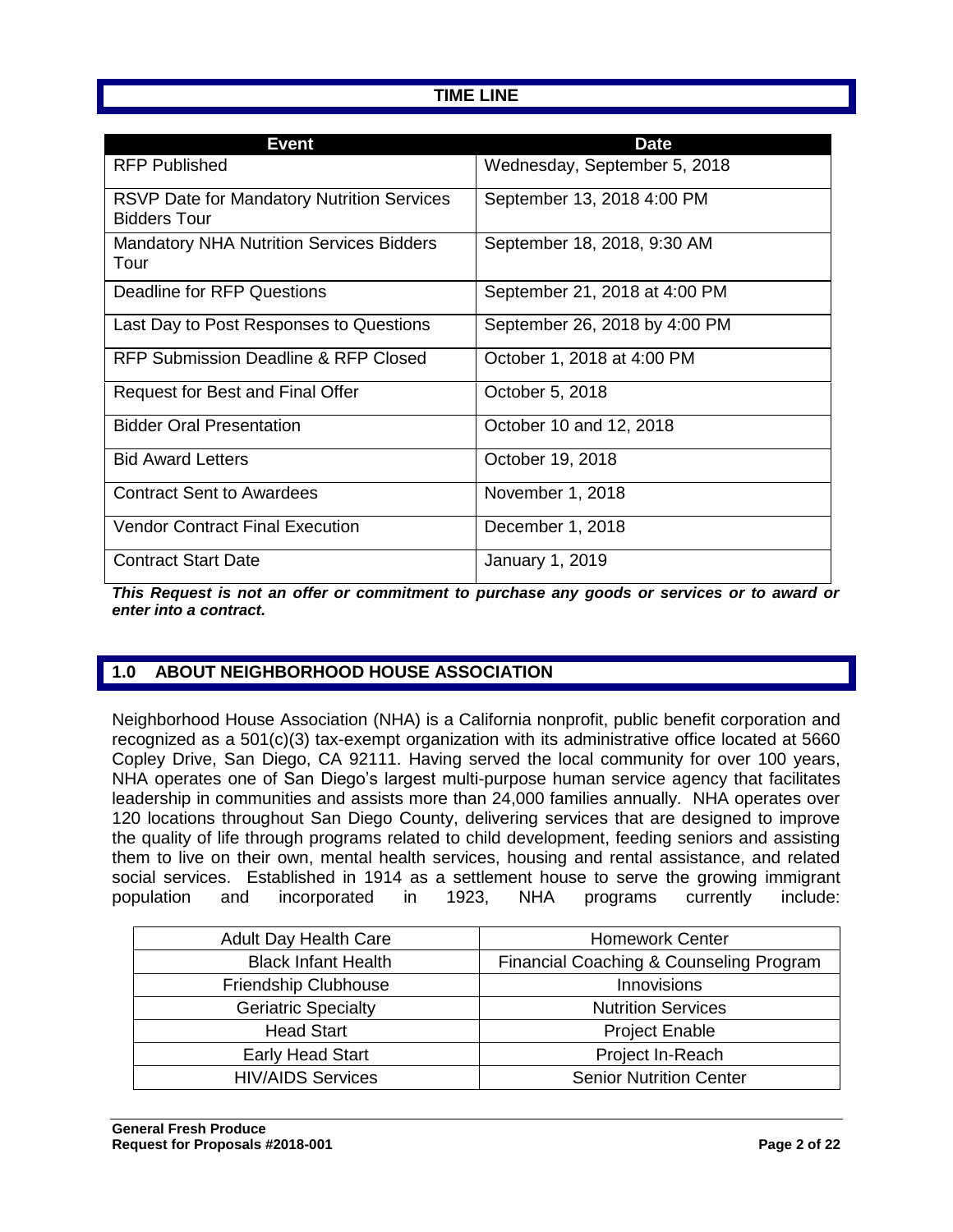NHA has adopted a corporate policy reaffirming its commitment to equal opportunity contracting. Small, local, disadvantaged, women-owned, and ethnic minority-owned businesses are encouraged to submit responses to this Request.

## **For further information, please refer to the NHA website: [www.neighborhoodhouse.org.](http://www.neighborhoodhouse.org/)**

# **2.0 NHA NUTRITION SERVICES SUMMARY AND PROJECT OBJECTIVE**

NHA's Nutrition Services currently produces and delivers over 6,000 breakfasts, lunches, and snacks made fresh and from-scratch using whole ingredients and fresh produce. Meals are delivered daily to more than 50 locations throughout San Diego County. In addition to producing meals for NHA's Head Start children, Nutrition Services also vends meals to preschools, schools, senior nutrition centers, summer food service sites, and also caters meals for small and large executive meetings and conferences. Nutrition Services leads the way locally and nationally in cooking healthy meals made from scratch in a large, institutionalcooking type of operation. NHA's registered dietitian develops recipes and menus that use whole, fresh, local, natural, and organic ingredients. The menu and unique food service operation have been highlighted by the California Department of Education as best practices. In May 2012, NHA was presented the inaugural *Let's Move! Child Care* award by former First Lady Michelle Obama, for which the menu was the focal point. Pew Charitable Trusts, in conjunction with the Robert Wood Johnson Foundation, used NHA's Nutrition Services as a case study to inform the USDA of best practice models. Annual survey data over the last several years indicates that an average of 96% of parents and children say they enjoy the meals they are served by NHA.

Sourcing fresh produce is important for various reasons including high quality nutrition, as well as to further drive home the message about healthy eating, seasonal food, and how food grows. In an effort to source more custom ordered and fresh produce, NHA's Nutrition Services and Head Start participate in Farm to Preschool. Farm to Preschool's goal is to influence the eating habits of young children while their preferences are forming; creating healthy lifestyles through good nutrition and experiential opportunities such as gardening; and ultimately influencing policies to address the childhood obesity epidemic.

High quality food and nutrition are paramount at NHA. Many of NHA's Head Start sites have school gardens where they grow fresh produce to use in cooking experiments. Cooking classes are provided to parents that mimic the menu served in the classroom. NHA's goal with RFP #2018-001 is to identify vendors that is best suited to help further NHA's efforts in combatting childhood obesity by way of making healthy meals made from scratch using custom ordered fresh produce.

A mandatory Tour of NHA's Nutrition Services will be held on September 18, 2018. This 90 minute event will include an insightful overview of NHA and the agency's work in the community with a heavy focus on the agency's Nutrition Services. It will be held at NHA's Nutrition Services facility, located at 7818 Wilkerson Ct., San Diego, CA 92111. **Attendance is mandatory for bids to be considered**.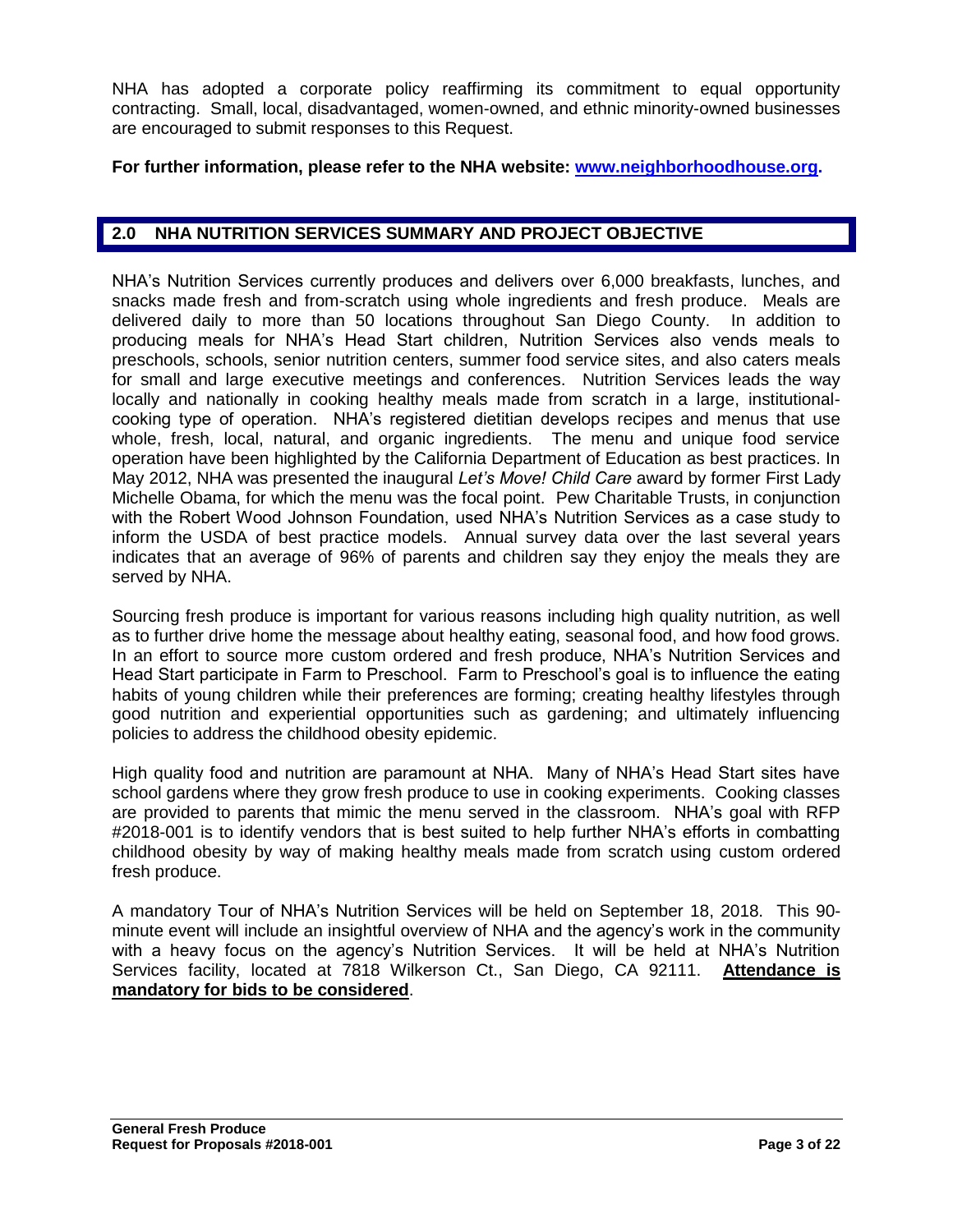# **3.0 SCOPE OF SERVICES FOR THIS REQUEST**

NHA desires to engage the services of fresh produce companies located within (or easy access to) the San Diego County area, to supply and deliver fresh produce. Two types of produce are needed.

- 1. Produce that is custom ordered to be processed into specific dimensions and cuts
- 2. Produce that is ordered in whole (non-processed)

NHA needs flexibility with ordering timelines. It is preferred that orders be accepted with as little as one-day notice. Accommodating emergency orders to be delivered on the same day is also highly desired.

Services to be performed will include the delivery of fresh produce ordered by NHA, including those products listed in Exhibit A attached hereto and incorporated herein by this reference. Please note that the produce listed in Exhibit A is intended to represent only those items frequently used at NHA sites and actual orders made by NHA may include additional variety.

Respondent should anticipate and be equipped to accept, process, and perform orders made over the phone, internet, or email by NHA. Additionally, respondent should be equipped to perform NHA deliveries, within the specified timeframe, on a daily, twice-weekly and/or weekly delivery schedule, to the extent required by NHA to maintain optimum stock levels. Delivery times must be prior to 1:30PM and be negotiated on a case by case basis. Produce demand will likely fluctuate from week to week and month to month.

**Services must be performed in accordance with the specifications, terms and conditions of a fully executed written contract. Such terms include, but are not limited to, applicable federal and California Department of Food and Agriculture standards regulating food quality and wholesomeness**. A specimen of NHA's standard contract terms and conditions is attached to this Request, in the document entitled "Specimen Contract", attached hereto as **Exhibit B** and incorporated herein by this reference.

The anticipated start date for work on this project is January 1, 2019. The expected contract term is expected to be a total of five (5) years that is expected to be an initial one-year contract term with 4 additional option year awards in one year increments. The option year awards are at the discretion of NHA.

# **4.0 QUESTIONS, RESPONSE REQUIREMENTS, AND CONTENT**

Prior to submitting a response, the Respondent must carefully review this Request and any addenda subsequently issued. The Respondent is responsible for seeking any clarification or information needed to respond. Questions must be submitted via email to: Jerome Gissendanner, Purchasing Agent, at [jerome@neighborhoodhouse.org.](mailto:jerome@neighborhoodhouse.org) Please refer to the Time Line in this RFP for dates pertaining to the question and answer deadlines. The Respondent is solely responsible for any deficiencies in the response submitted.

The Respondent must review the terms and conditions set forth in the NHA Sample Fresh Produce Contract and, in the Request Response Submittal Form, attached hereto as Exhibit "C", specifically identify any provisions the Respondent finds unacceptable or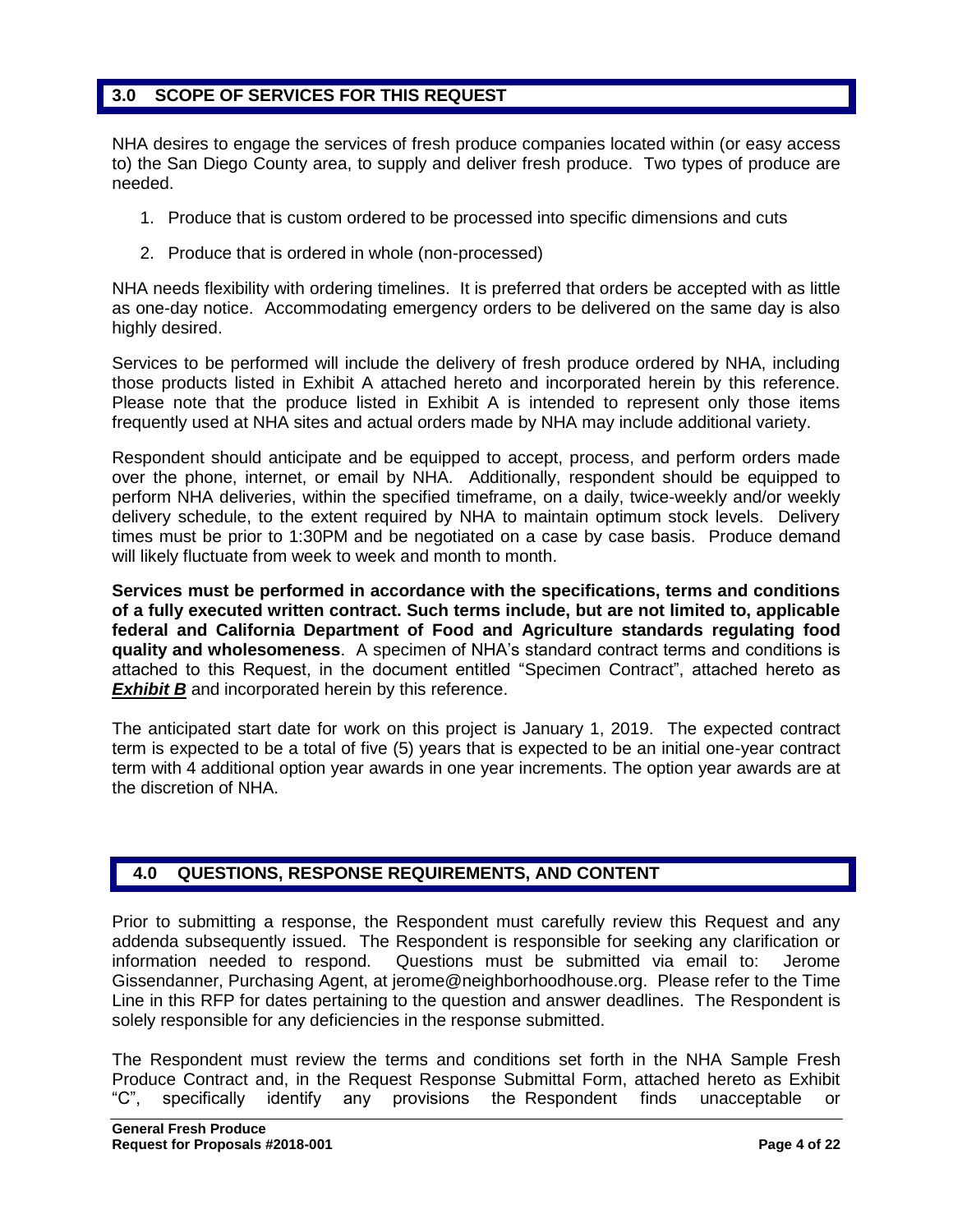desires to negotiate. The Respondent is solely responsible for all costs, direct and/or indirect, that it incurs by responding to this Request. NHA will incur no obligation or liability in connection with the submittal of a response.

A responsive submittal must include the following:

- 1. A completed **Exhibit A –** Product Price List(s) The total price listed on Exhibit A must be provided on the same option submittal form under Exhibit C.
- 2. A completed and signed **Exhibit C** NHA Request Response Submittal Form;
- 3. A completed **Exhibit D** Vendor References Form listing of at least three (3) relevant client references that NHA may contact.
- 4. A signed **Exhibit E** Certifications page;
- 5. A brief description of the firm or business entity, including business history, number of employees, organization structure, ownership structure and expertise, and résumés for principals or employees who would perform the Services in this Request; *or* in the case of an individual Respondent, a detailed personal résumé or curriculum vitae;
- 6. A detailed listing and description of experience, specialized training, and other information that demonstrates the Respondent's expertise and capacity to provide the Services specified in this Request;
- 7. A detailed description of the notification, hold and recall procedures Respondent would perform, in the event of a food product and/or supply recall;
- 8. Online ordering instructions, demonstrating the procedures NHA would need to follow to place online orders to Respondent. Please include anticipated processing times and other pertinent information related to orders placed via the Internet;
- 9. Respondent's financial rating and any documentation which indicates the most current financial stability of Respondent's business operations and credit worthiness, including but not limited to, Dun & Bradstreet (D-U-N-S) rating(s), recent year-end financial statements, etc.;
- 10. A statement by Respondent disclosing potential and/or pending *material* litigation;
- 11. Any other relevant information that Respondent believes would assist NHA in evaluating the submittal, including a statement by Respondent which clearly identifies any business relationship that Respondent believes may give rise to a conflict of interest, if selected to provide the Services in this Request.

# **5.0 PRODUCT PRICE LISTS**

The Product Price Lists, attached hereto as **Exhibit A** are a compilation of the produce products ordered most frequently by NHA. Multiple bids may be selected. Product Price Lists contain the listing of products. *Respondents are not to alter any items preprinted on these price list sheets. For accurate cost comparisons, price must be provided for the pack quantity and pack size indicated on the sheets.*

The total cost for Exhibit A must be included in **Exhibit C -** *Request Response Submittal Form.*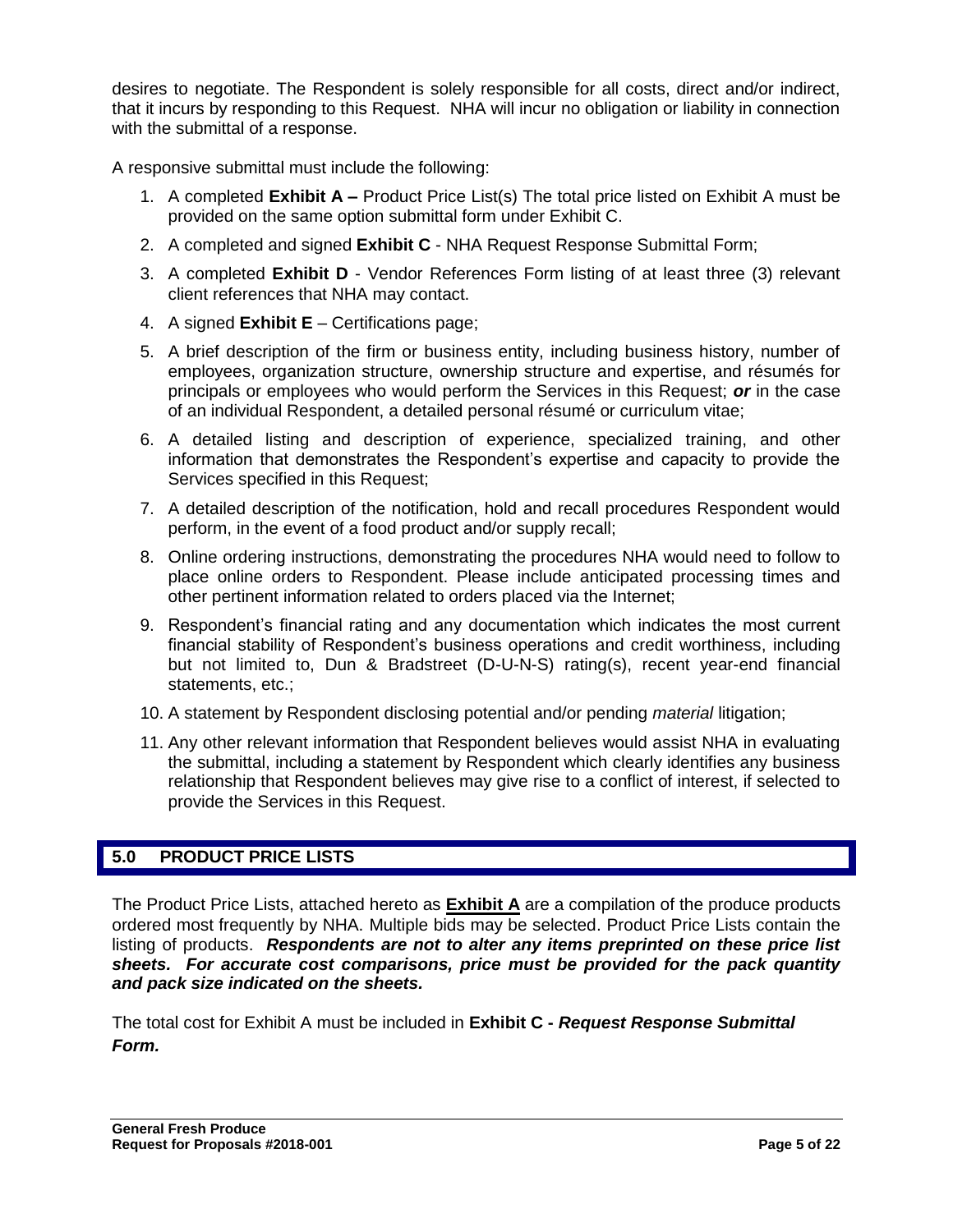# **6.0 RESPONSE SUBMITTAL PROCEDURES**

Prior to submitting a response, Respondent must carefully review this Request and any addenda subsequently issued. Respondent is responsible for seeking any clarification or information needed to respond. Respondent is solely responsible for any deficiencies in the response submitted.

#### **Addenda**

Any material changes to this Request resulting from either a Clarification, submitted by a prospective Respondent, or a business decision of NHA, will be posted on NHA's website. All changes in such addenda shall supersede or supplement this Request. Respondents are solely responsible for determining whether any addenda have been issued prior to submittal of a response.

#### **Quotations**

All prices and quotations must be in ink or typewritten. No pencil figures or erasures permitted. Mistakes may be crossed out and corrections inserted adjacent thereto and must be initialed in ink by person signing quotation. No oral or telephone quotations or modifications will be accepted.

#### **Bid Submittal Package**

Submit a complete proposal package to NHA no later than **Monday, October 1, 2018 at 4:00 PM** in the following manner:

- 1. One original hard copy bid clearly marked, "Original."
- 2. Five hard copies clearly marked, "Copy."
- 3. One W-9 Form

Respondent must submit the Bid Submittal Package in typed or printed document form, on 8½" x 11", white paper, in a sealed envelope(s). All documents listed above must be identical. Hard copy submissions may be hand-delivered or mailed and must be received by NHA by the deadline listed in the timeline above.

Hard copy submissions must be sealed in an envelope addressed to:

Neighborhood House Association Attn: Jerome Gissendanner, Purchasing Agent Procurement Division – RFP #2018-001 5660 Copley Drive, San Diego, CA 92111

Only complete bid proposals will be considered. Bids with missing information will be considered incomplete and may not be considered in the competitive bid analysis.

#### **RFP Submissions Deadline and Closure**

RFP #2018-001 will close on **Monday, October 1, 2018 at 4:00 PM**. Late submissions will not be accepted under this solicitation. **ALL proposals** must be received and date/time stamped at NHA no later than the stated deadline.

#### **Award Notification to Bidders**

Respondents will be notified in writing of the solicitation outcome after the evaluation committee has recommended and the Board of Directors has approved the Awardee.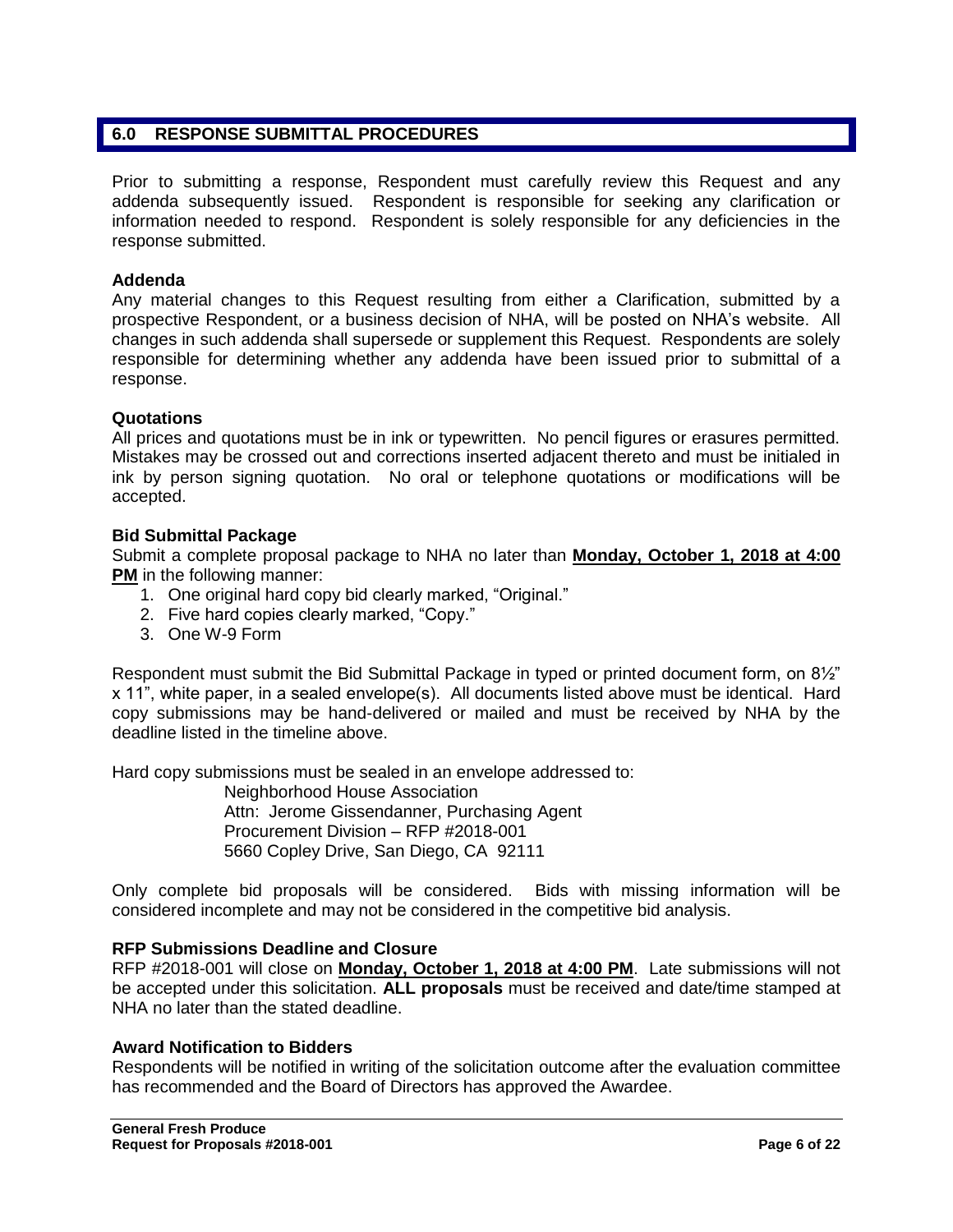#### **Withdrawal of Submittal**

A Respondent may withdraw its proposal by written request at any time prior to the submittal deadline. NHA will shred, not return, the submittal package.

# **7.0 CONFIDENTIALITY**

Respondent may have or may be provided access to NHA's proprietary items or confidential information, including but not limited to, all the information acquired by Respondent for the purpose of developing a response to this Request ("Confidential Information"). Respondent understands and agrees to maintain the confidentiality of NHA's Confidential Information in accordance with this RFP and any separate nondisclosure agreement(s) which expressly references the disclosure(s) between Respondent and NHA. At a minimum, Respondent agrees that it shall not make NHA's Confidential Information available to any third party without the written consent of NHA and that title and ownership of the Confidential Information provided by NHA to Respondent shall remain the exclusive property of NHA.

Respondent agrees to immediately notify, in writing, NHA's authorized representative in the event Respondent determines or has reason to suspect a breach of this requirement.

**Proprietary Information.** Certain documents in NHA's possession are subject to inspection and copying pursuant to Federal Head Start, the United States Department of Agriculture (USDA) and California Department of Education (CDE) regulations; however, the foregoing regulations do not require disclosure of proprietary information that constitutes a trade secret under California law. NHA will attempt to protect legitimate proprietary information included in any submittal, but shall not be liable for the disclosure of any proprietary information.

Proprietary information included with a response submittal must be separately bound and clearly labeled with the words "Confidential Proprietary Information." Appropriate reference to this separately bound information must be made in the body of the submittal. *Marking the*  entire submittal as proprietary will result in it being rejected and returned to the *Respondent participant unread.*

#### **8.0 SELECTION PROCESS**

This Request is seeking to identify the Respondents most qualified to provide the Services. NHA, in its sole discretion, will determine which Respondents are most qualified to provide the Services, based on the information in the response submittals. These Respondents may be asked to interview with NHA representatives and respond to questions regarding the submittal response. NHA, in its sole discretion, will make its final selection of the Respondent(s) whose experience, expertise, reputation, capabilities and past performance is determined to be best suited for the performance of the Services. NHA's decision is final and is not subject to any form of administrative review, appeal or protest.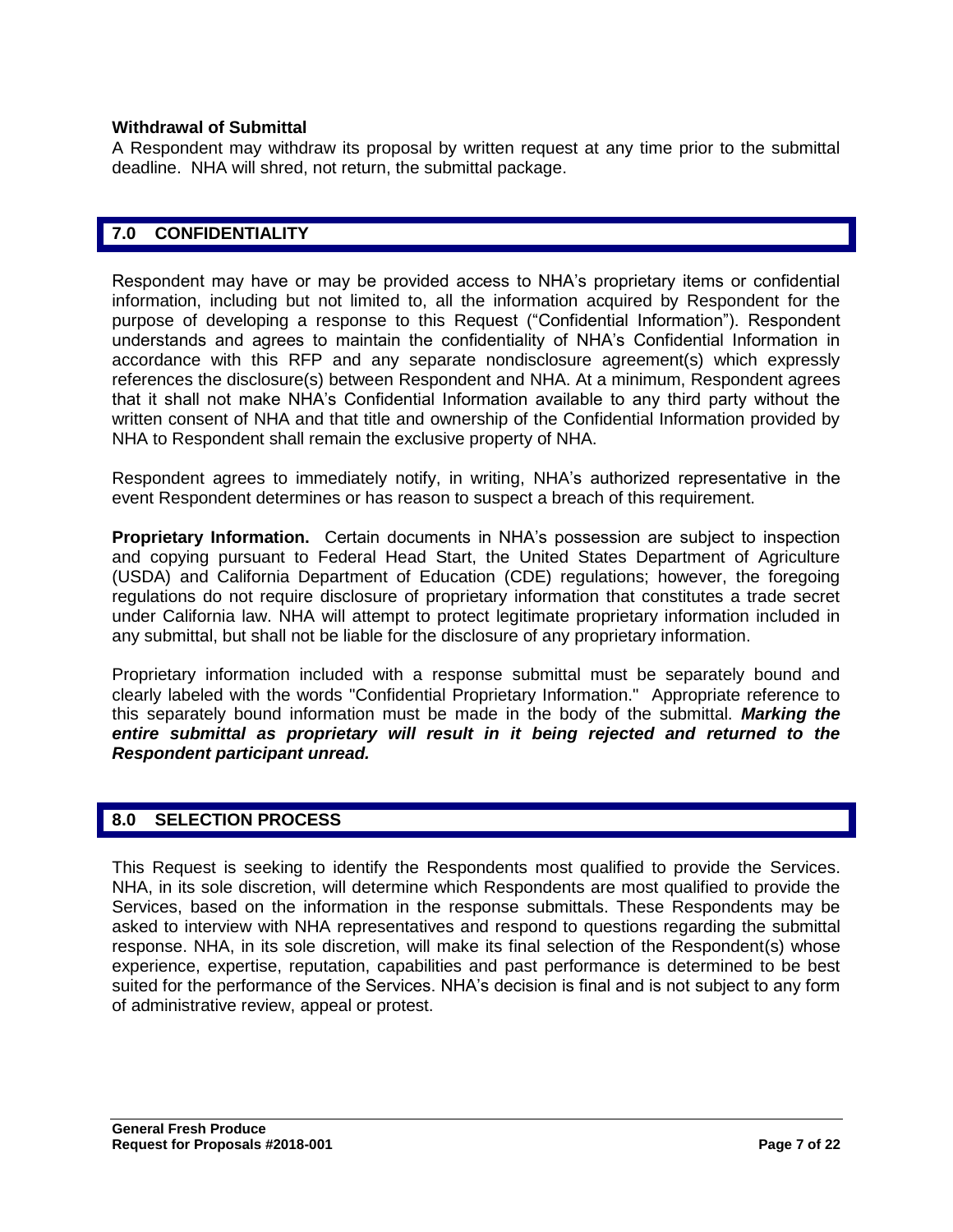## **9.0 CONTRACTING PROCESS**

Neither this Request nor the selection of a Respondent(s) will create a binding commitment on NHA. Upon completion of the selection process, NHA will award a contract(s) to the party(ies) whom it elects to provide the Services in this Request. A binding commitment will only occur (i) when a contract between NHA and the successful Respondent has been fully executed; and (ii) when the successful Respondent(s) furnishes sufficient evidence that it has satisfied each of the insurance requirements referenced in the final contract.

# **10.0 FEDERAL NONDISCRIMINATION STATEMENT**

In accordance with Federal civil rights law and U.S. Department of Agriculture (USDA) civil rights regulations and policies, the USDA, its Agencies, offices, and employees, and institutions participating in or administering USDA programs are prohibited from discriminating based on race, color, national origin, sex, disability, age, or reprisal or retaliation for prior civil rights activity in any program or activity conducted or funded by USDA.

Persons with disabilities who require alternative means of communication for program information (e.g. Braille, large print, audiotape, American Sign Language, etc.), should contact the Agency (State or local) where they applied for benefits. Individuals who are deaf, hard of hearing or have speech disabilities may contact USDA through the Federal Relay Service at (800) 877-8339. Additionally, program information may be made available in languages other than English.

To file a program complaint of discrimination, complete the [USDA Program Discrimination](http://www.ocio.usda.gov/sites/default/files/docs/2012/Complain_combined_6_8_12.pdf)  [Complaint Form,](http://www.ocio.usda.gov/sites/default/files/docs/2012/Complain_combined_6_8_12.pdf) (AD-3027) found online at: [How to File a Complaint,](http://www.ascr.usda.gov/complaint_filing_cust.html) and at any USDA office, or write a letter addressed to USDA and provide in the letter all of the information requested in the form. To request a copy of the complaint form, call (866) 632-9992. Submit your completed form or letter to USDA by:

- (1) Mail: U.S. Department of Agriculture Office of the Assistant Secretary for Civil Rights 1400 Independence Avenue, SW Washington, D.C. 20250-9410;
- (2) Fax: (202) 690-7442; or
- (3) Email: program.intake@usda.gov.

This institution is an equal opportunity provider.

The following Exhibits are attached hereto and incorporated herein:

- **Exhibit A –** General Food Price List
	- **Exhibit B -** Sample Specimen Contract
- **Exhibit C -** Response Request Submittal Form
- **Exhibit D -** Vendor Reference Form
- **Exhibit E -** Certifications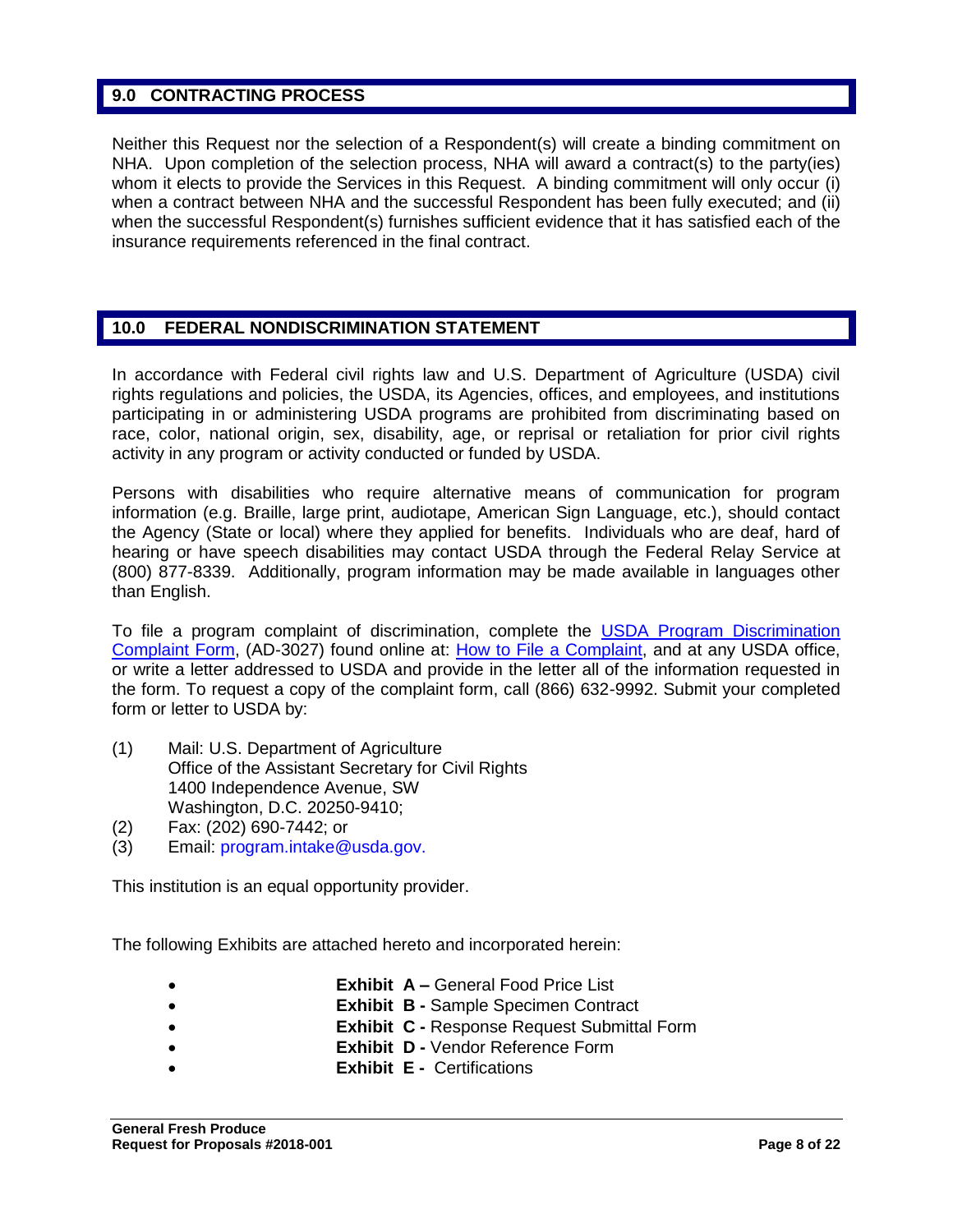# **EXHIBIT "A" Fresh Produce "Product Price List and Delivery Site"**

| <b>Item</b><br><b>Number</b> | <b>Item</b><br><b>Description</b> | <b>Pack</b><br><b>Quantity</b> | <b>Price</b> |
|------------------------------|-----------------------------------|--------------------------------|--------------|
| 1                            | Apples Red #138                   | 40# CS                         |              |
| $\overline{2}$               | Oranges (No Stickers)             | 35# CS                         |              |
| 3                            | Bananas                           | 40# CS                         |              |
| 4                            | Red Bell Pepper Diced 1/4"        | 5# Tray                        |              |
| 5                            | Pico de Gallo - mild              | 20# Tub                        |              |
| 6                            | Cucumber Rounds, Sliced           | 5# tray                        |              |
| $\overline{7}$               | Carrot Sticks 4" x 3/8"           | 5# bag                         |              |
| 8                            | Cantaloupe Chunks 1/2" cube       | 5# gallon                      |              |
| 9                            | Watermelon Chunks 1" cube         | 5# gallon                      |              |
| 10                           | Honeydew Diced 1/2" cube          | 20# tub                        |              |
| 11                           | Spinach Cleaned                   | $2.5#$ bag                     |              |
| 12 <sup>2</sup>              | Zucchini Sticks 4" x 3/8"         | $10#$ bag                      |              |
| 13                           | <b>Tomato Diced</b>               | 5# tray                        |              |
| 14                           | Green Bell Pepper Diced 1/4"      | 5# tray                        |              |
| 15                           | Orange Navel                      | 113 ct                         |              |

Site: NHA Nutrition Services, 7818 Wilkerson Court, San Diego, CA 92111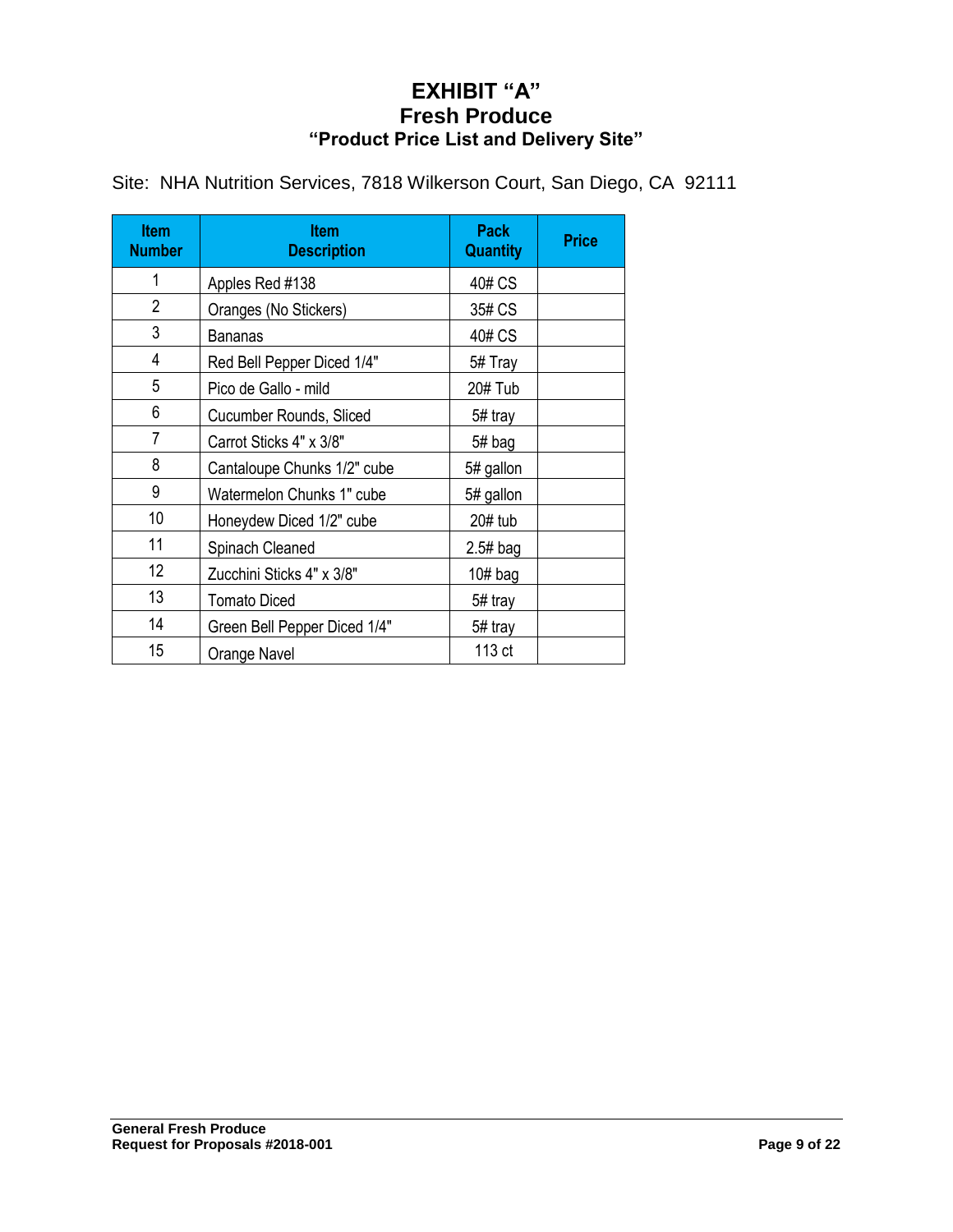

**President and CEO** Rudolph A. Johnson, III

**Chairperson** Jeffrey D. Carr, Sr.

# **EXHIBIT B**

#### **SPECIMENT CONTRACT**

# **(Sample)**

#### **STANDARD VENDOR'S AGREEMENT Contract #\_\_\_\_\_\_\_\_\_\_\_\_\_\_\_\_\_\_**

This agreement is entered into effective [Date] ("Agreement"), by and between The Neighborhood House Association, a California non-profit, public benefit corporation with primary offices located at 5660 Copley Drive, San Diego, California 92111 ("NHA") and  $\qquad \qquad$ , a  $\qquad \qquad$ , with primary offices located at  $($ "Vendor"). NHA and Vendor are collectively referred hereto as (the "Parties")

#### **RECITALS**

WHEREAS, NHA is contracted through various governmental agencies, including the United States Department of Agriculture ("USDA"), Federal Department of Health & Human Services ("OHS") and the California Department of Education ("CDE") to provide food, beverage and nutrition services to seniors and children residing in communities located throughout San Diego County;

WHEREAS, Vendor is engaged in the food and beverage procurement and delivery service business;

WHEREAS, NHA desires to secure the services of Vendor and Vendor desires to provide food and beverage procurement and delivery services to locations one or more locations in San Diego County;

NOW THEREFORE, in consideration of the mutual covenants and conditions herein, NHA and Vendor (collectively the "Parties") agree as follows:

#### **SECTION 1. SCOPE OF SERVICES**

**1.1** NHA desires to engage the services of Vendor (i) to supply and deliver the food and products listed in the document titled "Product Price List" (hereinafter, the "Products"), attached hereto as **Exhibit "A**" and incorporated herein by reference. Select Products are to be delivered by Vendor to the locations (the "Sites") also referenced in **Exhibit "A**".

**1.2** Vendor should anticipate and be equipped (A) to accept, process and perform Product orders made by NHA, via the Internet; and (i) to perform deliveries on a daily, twice-weekly and/or weekly delivery schedule, to the extent requested by NHA's Project Manager, referenced in Section 9.3 below. NHA demand for Products will likely fluctuate from week to week and month to month. Each Site operates during the time periods and schedule listed on **Exhibit "A".**

## **SECTION 2. FOOD QUALITY AND HEALTH STANDARDS**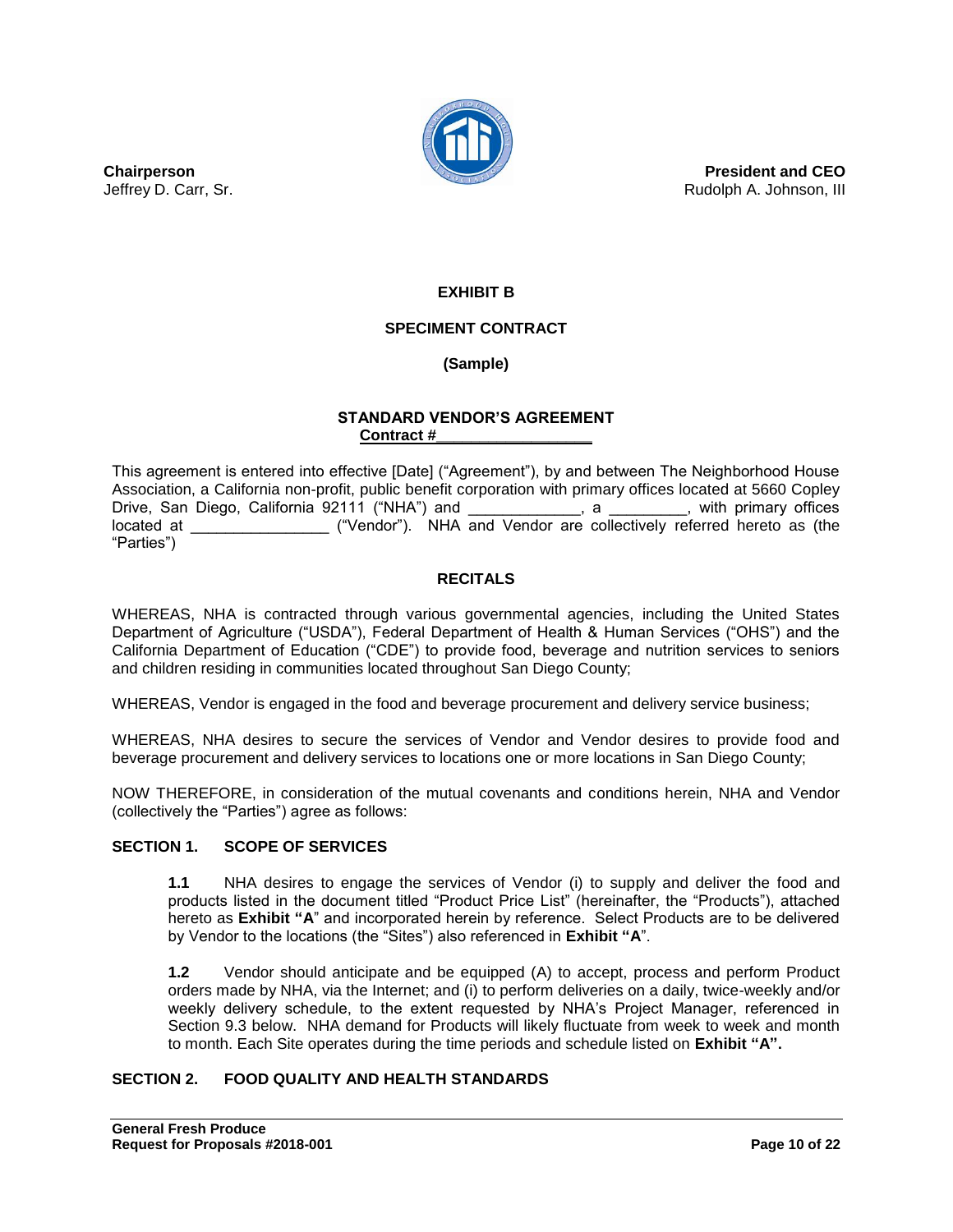**2.1** Employees' Health Statements Required. Vendor agrees that each of Vendor's employees who are engaged in preparing, handling, serving and storing the Products, shall meet California and local Health Department requirements. All employees engaged in preparing, handling and/or serving the Products shall obtain a San Diego County Food Handler's Certificate.

**2.2** Food Handling and Preparation. Vendor shall store all products in sanitary containers that are dated for effective rotation of stock on a first-in, first-out basis. Products prepared for delivery to the Sites must be cooked and/or processed in an appropriately licensed and certified food-preparation facility. Vendor shall handle and prepare all Products in compliance with public health regulations as well as other standards referenced herein as may be modified from time-totime by NHA. Vendor shall be responsible for all food storage and handling to ensure food safety and sanitation until the time of Product acceptance by NHA.

**2.3** Food Quality Standards. Vendor shall purchase and provide Products, and all other related supplies that are wholesome, of the best quality, and comply with all applicable Federal, California and local laws and regulations including, but not limited to:

- The Food and Drug Act;
- Applicable Meat Inspection Regulations;
- The Humane Slaughter of Animals Act and Humane Slaughter Regulations;
- The Official Methods of Analysis and Association of Official Analytical Chemists;
- The Federal Department of Agriculture-Products Regulations;
- The Fish Inspection Act and Regulations;
- The Meat and Canned Foods Act;
- Fresh and Processed Fruit and Vegetable Regulations;
- The U.S. Grain Act and Grain Regulations; and
- California Department of Food and Agriculture.

**2.4** Food Delivery Standards. Vendor agrees to perform the Services herein in a manner which ensures that state and local health and sanitation requirements are met at all times. Vendor agrees to comply with all state and local health regulations that apply to any food, beverage and supply products delivered to NHA, including but not limited to those Products listed in **Exhibit "A"**. All food will be properly stored, prepared, packaged and transported free of contamination and at appropriate temperatures. NHA will not be obligated to pay for any food product that is unwholesome or spoiled at time of delivery.

**2.5** Food Inspection, Acceptance & Labeling**.** Prior to delivery to each Site, Vendor shall inspect all Products for quality and compliance with the standards set forth in this Section 2. Vendor shall make certain all Products clearly display (i) "Expiration Date" labeling; and (ii) any available Child Nutrition labeling. The Site may reject delivery of any Product that reflects an expired product label date.

**2.6** Product Recall and Notification Procedures. Vendor agrees to adhere to the Product recall procedures referenced in **Appendix "I"**, attached hereto and made a part hereof.

**SECTION 3. TERM.** The Initial Term of this Agreement will commence on [End Date] and shall continue, until it automatically expires on [End Date]; unless terminated earlier as provided herein. Prior to expiration of the initial Term, this Agreement may be extended, by mutual written agreement, for four (4) additional Extension Terms of one (1) year each. NHA shall furnish Vendor written notice of its intent to extend the Agreement, not less than sixty (60) days prior to expiration.

#### **SECTION 4. PRICES, COMPENSATION AND PAYMENT**

**4.1** Prices.The prices charged by Vendor for the Products are listed in **Exhibit "A."** Such prices shall remain fixed for a period of six (6) months. Thereafter, the Parties agree to that the Products shall be subject to price adjustments based on market fluctuations. Price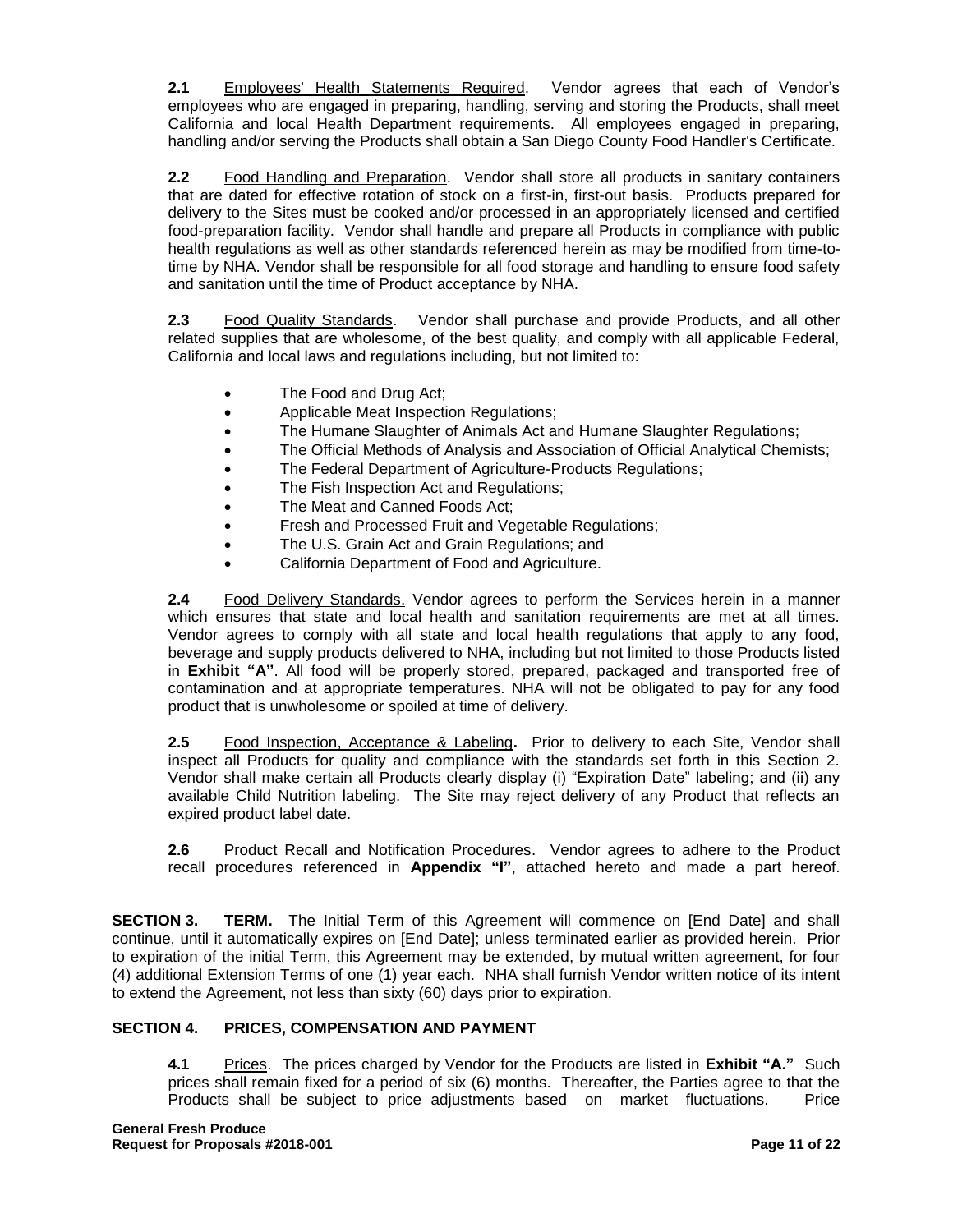adjustments shall not exceed 20% above the prices shown in Exhibit A. There shall be no downward limit on the price adjustments. The Parties may renegotiate Exhibit A upon each anniversary of this Agreement. Additional products may be included in Exhibit A upon mutual agreement of the Parties.

**4.2** Method of Payment. The payment schedule is based on the actual quantity of Product delivered and accepted by each Site in accordance with the timetable referenced in Section 1.2 above. Vendor shall submit invoices on a weekly basis referencing Contract No. . and separately identifying the quantity of Product delivered and accepted at each Site. NHA will remit payment to the Vendor within 30 days of receipt of the approved invoice. Vendor shall submit duplicate invoices to:

#### **The Neighborhood House Association Attn: Purchasing Department 5660 Copley Drive, San Diego, CA 92111**

**4.3** Billing Records. Vendor shall maintain full and complete records of the Products delivered to NHA. Such records shall be retained for not less than three (3) years following expiration or termination of this Agreement. Such records shall be provided to NHA within five (5) business days following a written request.

#### **SECTION 5. PERFORMANCE STANDARDS**

**5.1** Assurances. The additional Assurances governing agreements between NHA and Vendor are listed on **Appendix "II"**, attached hereto and made a part hereof, ("Assurances). The Parties agree to abide by all of the applicable terms and conditions set forth in the Assurances.

**5.2** Employee Identification. Vendor shall issue identification badges and/or uniforms that shall be worn by Vendor's employees when present in or around the Sites. Vendor's employees shall maintain identification that, at a minimum, displays the employee's picture, name and Vendor's name.

**5.3** Equal Employment Opportunity. Vendor shall not discriminate against any employee or applicant for employment on any basis prohibited by law. Vendor shall provide equal opportunity in all employment practices. Vendor shall comply with all state and federal Wage and Hour laws and all California and Federal laws and regulations governing employment and conditions of employment. Vendor shall comply with the California Workers' Compensation Act as applicable to its employees.

**5.4** Drug Free Workplace Policy. Vendor shall advise all of its employees of NHA's DRUG FREE WORKPLACE POLICY that states:

"The unlawful manufacture, distribution, dispensing, possession, or use of a controlled substance is prohibited at the Neighborhood House Association, including its Head Start Centers and other worksites."

Vendor's employees must agree to the terms of this policy as a condition of employment and be advised that violations of this policy shall result in appropriate disciplinary action, up to and including termination, and that an employee convicted of a violation of a criminal drug statute, occurring in the workplace, is required to notify his/her supervisor of the conviction, in writing, no later than five (5) calendar days after such conviction.

**5.5** Compliance with Law; Licenses and Permits. Vendor shall possess and maintain throughout the term of this Agreement, an "A" rating issued by the San Diego County Department of Public Health, for all locations it operates in San Diego County and present proof of the same upon NHA's. Contractor shall strictly comply with all state, federal and local laws, ordinances and regulations applicable to and governing its operations and the Vending Services, and shall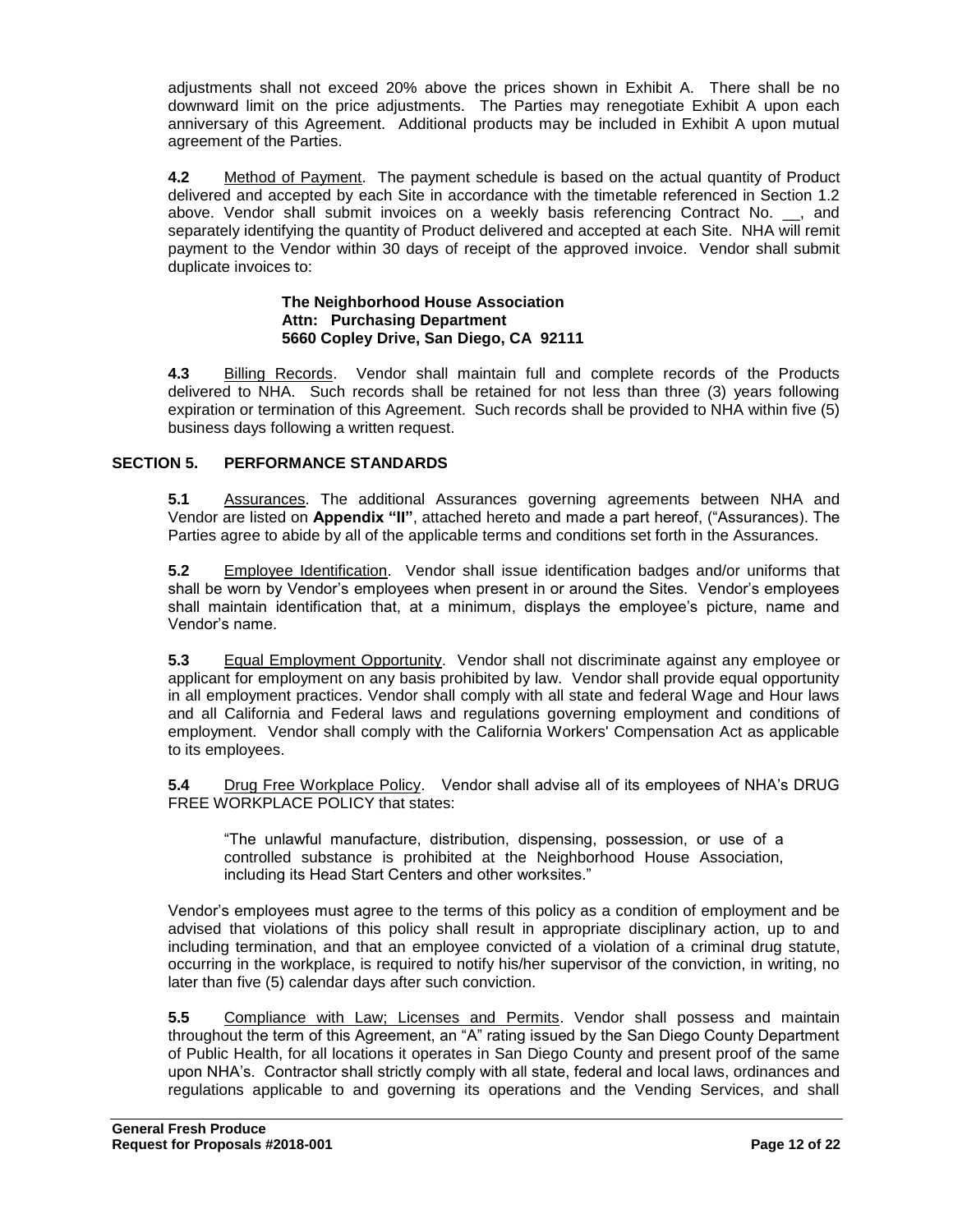procure all necessary licenses and permits. Vendor shall, within twenty-four (24) hours of discovery, notify NHA of any known violation of law or revocation, suspension, termination or other change to any required license or permit. Vendor shall promptly take all steps required to correct the violation of law or reinstate or obtain the license or permit. Should Vendor take any action deemed unlawful or unsafe by law, rule or regulation, such action shall constitute a material breach of this Agreement.

**5.6** Debarment and Suspension Status. Vendor assures and certifies to NHA that it and any subcontractor hired by Vendor to perform on its behalf hereunder, is not currently suspended, debarred, or otherwise prohibited (i) by the Federal Government from bidding on, accepting or being awarded federally funded contracts, either as a contractor or subcontractor; or (ii) by the State of California from bidding on, accepting or being awarded public works contracts, either as a contractor or subcontractor. Vendor agrees to inform NHA within forty-eight (48) hours of any change in its debarment status.

6.0 **INDEMNIFICATION**. Vendor shall indemnify, hold harmless and defend NHA and its officers, directors, agents and employees from and against any and all liabilities, obligations, damages, costs, losses, and expenses (including reasonable attorneys' fees), in litigation commenced by or against Vendor and all claims, demands, actions or judgments of every nature whatsoever in favor of any person on account of personal injury or death, or damages to or loss of property or profits resulting in whole or in part from any act, omission, negligence, fault or violation of law or ordinance, associated with Vendor's performance of this Agreement, and any transactions arising out of or related to this Agreement. Such indemnification by Vendor shall apply unless such damage or injury results from the sole negligence, gross negligence or willful misconduct of NHA its officers, directors, agents or employees.

7.0 **INSURANCE**. Vendor shall, at its sole cost and expense, procure and maintain, throughout the term of this Agreement, the insurance set forth herein. All insurance policies shall be issued by an insurance company authorized by law to conduct business in the State of California, subject to NHA's approval. Vendor shall provide NHA original insurance certificates evidencing the required coverage.

**7.1** Commercial General Liability Policy with coverages as broad and as encompassing as the Commercial General Liability in the occurrence form, and providing coverage against claims for bodily injury or death and property damage occurring in or upon any Site, and arising out of Vendor's and its employees', subcontractors', agents' and authorized representatives' performance of this Agreement. Such insurance shall be primary and non-contributory with any other coverage, including NHA's, and shall afford immediate defense and indemnification of NHA to the limit of not less than TWO MILLION DOLLARS (\$2,000,000.00). Such insurance shall waive any right of subrogation against NHA;

7.2 Employer's Liability insurance with the following limits:

| Bodily Injury by Accident | $\sim$ | \$1,000,000.00 each accident |
|---------------------------|--------|------------------------------|
| Bodily Injury by Disease  | ٠.     | \$1,000,000.00 policy limit  |
| Bodily Injury by Disease  | $\sim$ | \$1,000.000.00 each employee |
|                           |        |                              |

**7.3** Commercial Automobile Liability, or Business Auto coverage with limits not less than ONE MILLION DOLLARS (\$1,000,000.00) for each occurrence, combines single limit for bodily injury or death and property damage, covering owned, non-owned and hired automobiles, including loading and unloading operations;

7.4 Workers' Compensation insurance as required by the laws of the State of California.

**7.5** The Commercial General Liability and Commercial Automobile Liability insurance policies must include an additional insured endorsement consistent with the requirements referenced below. The policies shall provide for notice of cancellation to NHA, as the certificate holder. Vendor and NHA agree that the specified coverage or limits of insurance in no way limits the liability of Vendor. Vendor shall maintain the required insurance coverage and endorsements throughout the term of this Agreement.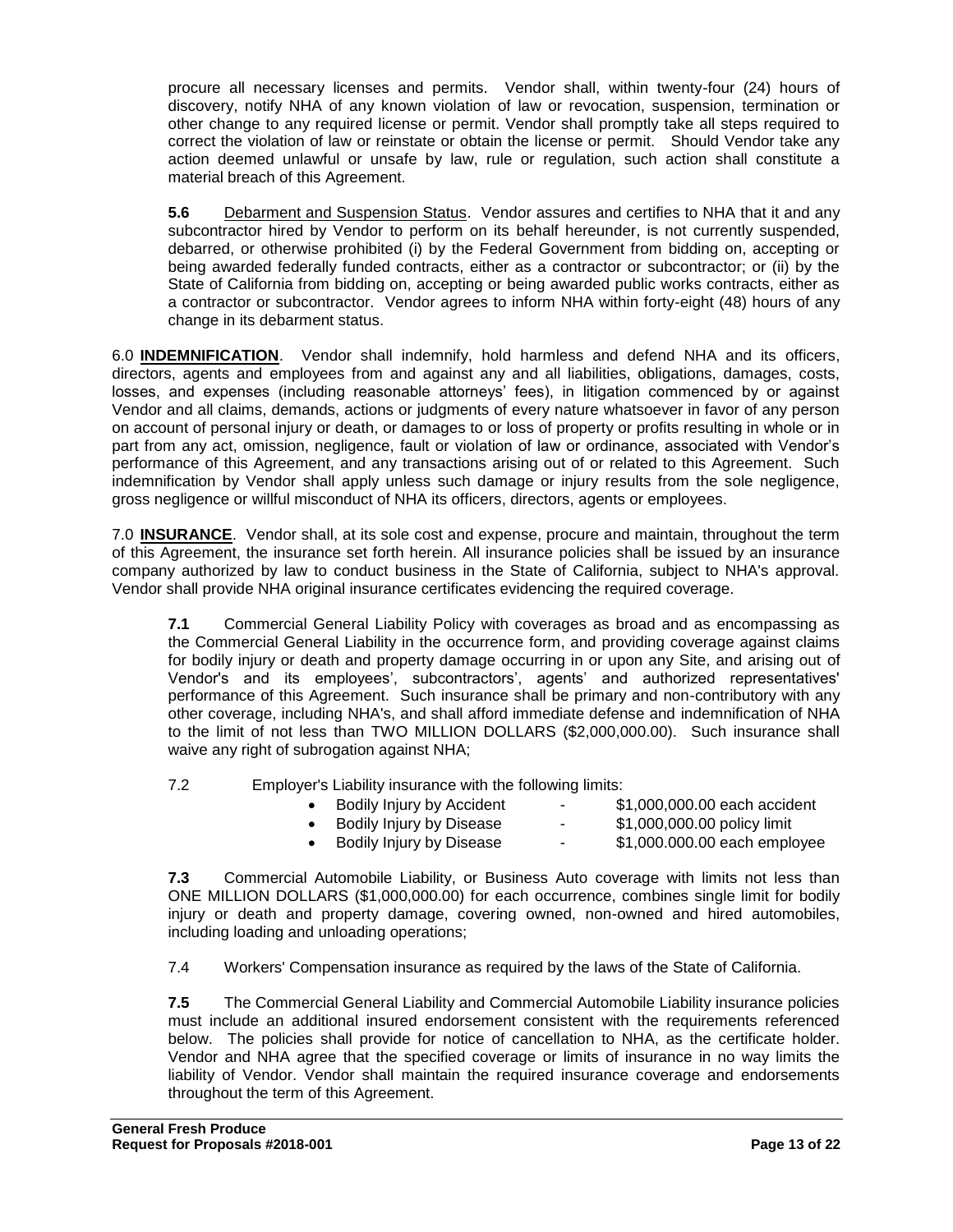The CGL and Commercial Automobile Liability insurance policies described above must include the following additional insured endorsement language:

*"The Neighborhood House Association, and its members, officers, directors, agents and employees are named as additional insured and are provided the same coverage as the named insured, including the cost of defense against claims for bodily injury or death and property damage occurring in or upon or resulting from the insured's use or occupancy of the Sites, or arising out of the insured's or its members', officers', directors', employees', agents', or subcontractors' performance or non-performance of this Agreement between the insured and Neighborhood House Association, unless such claim is determined by a court of competent jurisdiction to have arisen from the sole or gross negligence or the willful misconduct of an additional insured. The named insured's coverage is primary and shall not require contribution from the additional insured's insurance coverage."*

**8.0 TERMINATION.** This Agreement shall automatically expire on [End Date], unless extended or terminated earlier as provided herein.

**8.1** Material Breach and Cure. Vendor's failure to comply with the obligations set forth Sections 2, 5, 6, 7 and 9.1 of this Agreement shall be a material breach. Should Vendor, during the term of this Agreement, make any assignment for the benefit of its creditors, or voluntarily or involuntarily be declared bankrupt, or file for protection under any chapter of the Bankruptcy Act, or if a receiver or liquidator shall be appointed to administer the Vendor's affairs, such action by Vendor shall be a material breach of this Agreement. In the event Vendor commits a material breach of this Agreement, as set forth above, NHA shall give Vendor ten (10) business days within which to cure the breach. If Vendor fails to cure such material breach within the cure period, NHA may immediately and without further notice, terminate this Agreement and any obligations of NHA to perform hereunder. Such termination shall be deemed to be for cause.

**8.2** Termination for Convenience of Parties. After completion of the Initial Term, either party may terminate this Agreement by giving at least thirty (30) days written notice to the other party.

#### **SECTION 9. GENERAL PROVISIONS**

**9.1** Independent Contractor Status; No Agency Relationship. NHA and Vendor are and shall remain independent entities. Neither Vendor nor its agents or employees shall act as officers, agents, or employees of NHA. Vendor has no authority to assume or create any commitment or obligation on behalf of NHA or, to bind NHA in any manner. The Parties intend that Vendor, in performing the services specified in this Agreement, shall act as an independent contractor and shall have control of its work and the manner in which it is performed.

**9.2** Force Majeure. The obligation of any party to perform any acts herein shall be suspended during the period such performance is prevented by acts of God; war; riot; invasion; fire; accident; strike or walkout; government interference, regulation, appropriation, or rationing; or by inability to secure goods because of the foregoing conditions. The obligation to perform shall resume immediately upon cessation of the force majeure condition(s).

**9.3** Project Managers. The Parties' respective designated representatives shall be the dayto-day contact persons during the performance of services provided under this Agreement. Vendor's Project Manager shall be [\_\_\_\_\_\_\_\_\_\_]. NHA's Project Manager shall be its **Senior Director of Nutrition Services**. During the term of this Agreement, Vendor agrees to consult with NHA's Project Manager (a) regarding the format of any periodic report(s) or other deliverables; and (b) the adequacy of the Services provided by Vendor. All submittals required of Vendor shall be delivered to NHA's Project Manager; however, NHA's Project Manager may not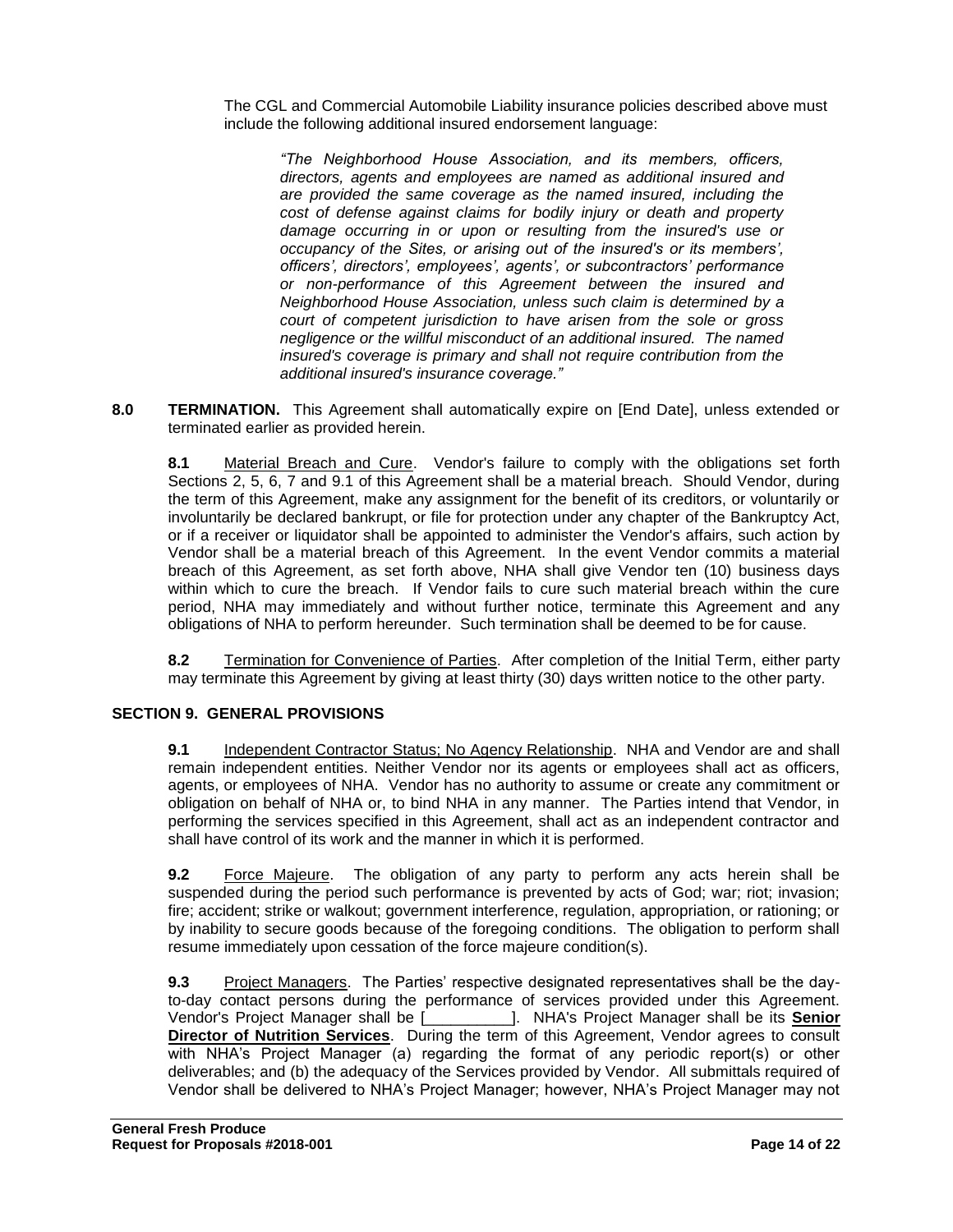(x) award, renew or terminate this Agreement; (y) agree to, or sign any modifications to the Agreement; or (z) obligate NHA for payment outside the scope of the Agreement.

**9.4** Notices. Any notice required by this Agreement shall be deemed to have been sufficiently communicated when (1) personally delivered or (2) on the second (2nd) business day after mailing by overnight delivery, postage prepaid:

#### **to NHA addressed**: **with copy to**:

The Neighborhood House Association<br>
Attn: Sr. Director, Nutrition Services<br>
The Neighborhood 5660 Copley Drive 5660 Copley Drive San Diego, California 92111 San Diego, California 92111

The Neighborhood House Association

**or to Vendor addressed**: \_\_\_\_\_\_\_\_\_\_\_\_\_\_\_\_\_\_\_\_

\_\_\_\_\_\_\_\_\_\_\_\_\_\_\_\_\_\_\_\_ \_\_\_\_\_\_\_\_\_\_\_\_\_\_\_\_\_\_\_\_ \_\_\_\_\_\_\_\_\_\_\_\_\_\_\_\_\_\_\_\_

**9.5** Confidential Information. All information furnished or disclosed to Vendor by NHA in connection with this Agreement which is identified as confidential is received in confidence, shall remain the property of NHA and shall not be disclosed to any third-party without NHA's prior written consent. Vendor shall not use any such information for any purpose other than to perform this Agreement.

**9.6** Subordination. This Agreement and the obligations of NHA herein shall be subordinate to any ground and premises leases, and to obligations (including deeds of trusts, mortgages, bonds, and all instruments supplemental thereto), and all renewals, modifications, consolidations, replacements and extensions thereof, created or given by NHA with respect to the Sites. Vendor hereby covenants and agrees that it will at any time required by NHA, during the term hereof and any extension or renewal, give and execute all further assurances as may be reasonably required to evidence and effectuate this subordination provision, to the holder or holders of any such leases or obligations.

**9.7** Assignment and Subcontracting**.** Vendor shall not assign or transfer any interest in this Agreement, whether by assignment or novation, without the prior written consent of NHA; and any purported assignment by Vendor, without prior written consent, shall be null and void and constitute a material breach.

**9.8** Modifications and Amendments**.** No amendment or modification of this Agreement shall be valid or binding unless made in writing and signed on behalf of each party by a duly authorized representative.

**9.9** Headings. All section and paragraph headings are for reference and convenience only and do not alter, amend, explain, interpret or otherwise affect the terms and conditions of this Agreement.

**9.10** Applicable Law**.** This Agreement is made and entered into in the State of California and its interpretation and enforcement and the construction of its terms shall be governed by California law.

**9.11** Attorneys' Fees**.** If legal action, including arbitration or action for declaratory relief, is brought by either party to interpret or enforce any provisions of this Agreement, the prevailing party shall be entitled to an award of reasonable attorneys' fees and other costs incurred, the award of which may be determined in the same action or a separate action brought for that purpose.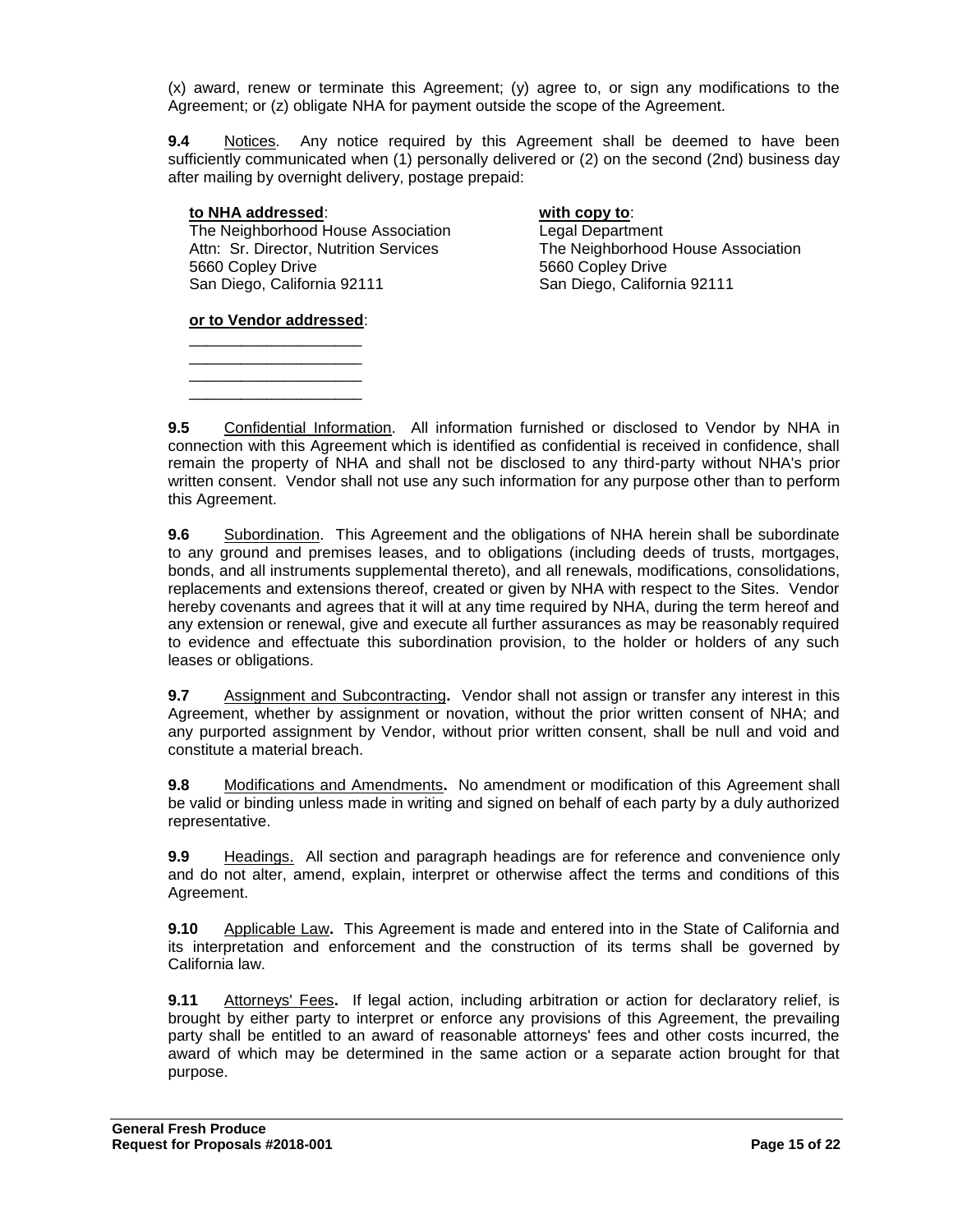**9.12** Entire Agreement**.** This Agreement represents the sole and entire agreement between NHA and Vendor, and supersedes all prior negotiations, representations, agreements, arrangements or understandings, either oral or written, between or among the parties hereto, relating to the subject matter of this Agreement.

**9.13** Partial Invalidity**.** If any term or provision of this Agreement is held by a court of competent jurisdiction to be invalid, void or unenforceable, the remainder of the provisions of this Agreement shall remain in full force and effect and shall in no way be affected, impaired or invalidated.

**9.14** Non-Exclusivity. Vendor acknowledges and agrees that this Agreement does not grant Vendor the exclusive right or privilege to provide NHA with any or all of the Products and Services that are the subject of this Agreement. NHA expressly reserves the right to contract with other parties to obtain similar or identical products.

**9.15** No Waiver of Breach or Default. NHA's failure to strictly and/or promptly enforce any of its rights, including but not limited to declaring a default, requiring cure of default, and/or terminating this Agreement, shall not operate as a waiver of the default or breach of NHA's rights, or to defeat or affect in any way the rights of either party, with respect to any such continuing or subsequent default or breach. No waiver shall be inferred from or implied by anything done or omitted by either party, except an express written waiver. All rights and remedies of either party with respect to default and breach shall be cumulative and not alternative. Each party expressly reserves the right to enforce any and all rights it has herein at any such time as the party, in its sole discretion, deems appropriate.

**IN WITNESS WHEREOF**, the parties hereto have caused this Agreement, including Appendixes I, and II to be signed in their names and on their behalf by the duly authorized representatives.

#### **[CONTRACTOR] The Neighborhood House Association**

 $\mathsf{By}$ 

Its:

# By \_\_\_\_\_\_\_\_\_\_\_\_\_\_\_\_\_\_\_\_\_\_\_\_\_\_\_\_\_\_

 Rudolph A. Johnson, III Its: President and Chief Executive Officer

Approved as to form and legality:

\_\_\_\_\_\_\_\_\_\_\_\_\_\_\_\_\_\_\_\_\_\_\_\_\_\_\_\_\_

Dwight D. Smith Executive Vice President, General Counsel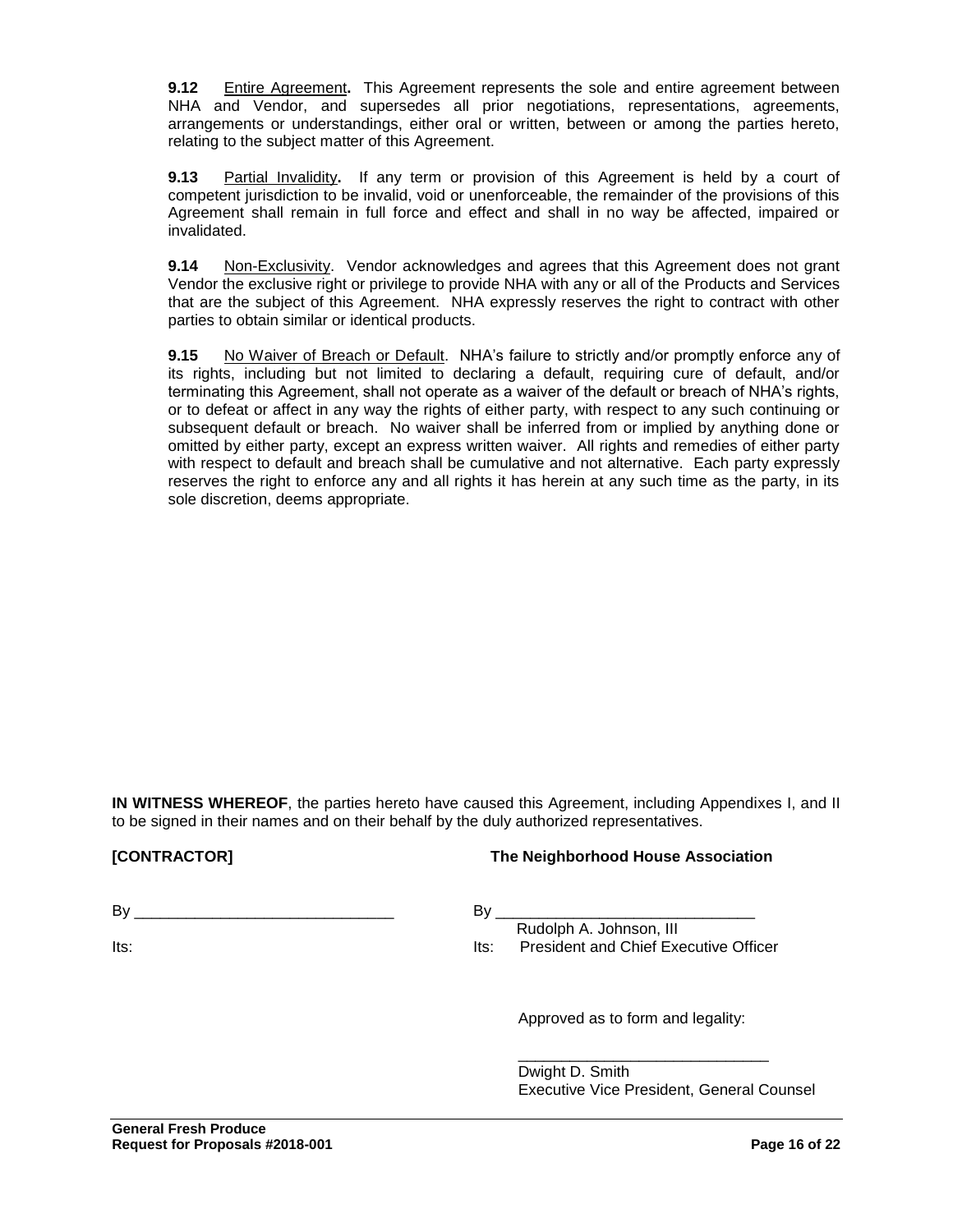# **APPENDIX "I"**

PRODUCT RECALL AND NOTIFICATION PROCEDURES

[TO BE PROVIDED BY CONTRACTOR]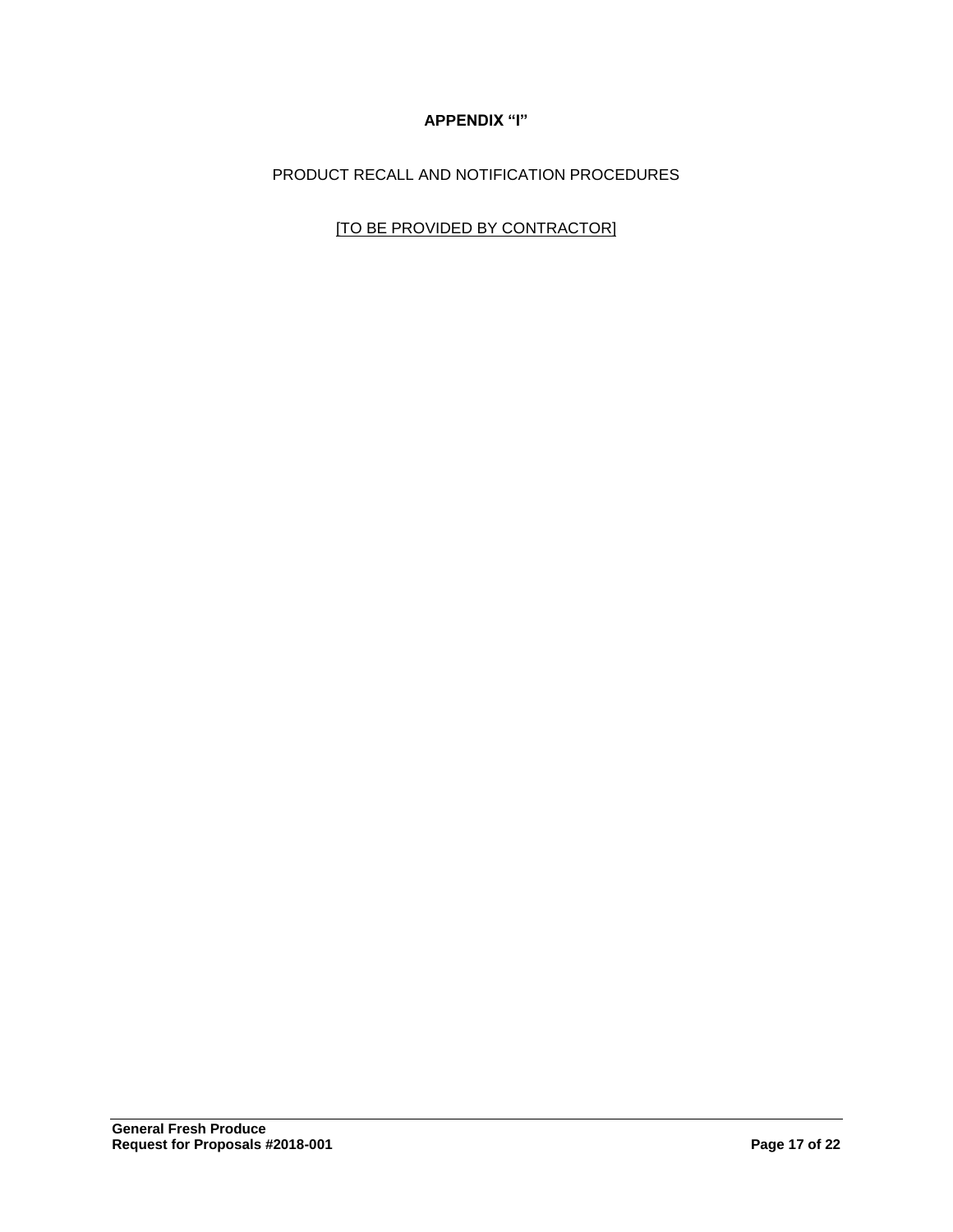#### **APPENDIX "II" ADDITIONAL ASSURANCES**

Vendor hereby assures and certifies that it will comply with the regulations, policies, guidelines and requirements, including 2 CFR 200 and E.O. 12372 as they relate to the application, acceptance and use of federal funds for this federally assisted project. To the extent applicable, Vendor assures and certifies to NHA that:

- 1. It possesses legal authority to enter into this Agreement; that a resolution, motion, or similar action has been duly adopted or passes as an official act of the applicant's governing body, authorizing the execution of the Agreement, including all understandings and assurances contained therein, and directing and authorizing the person identified as the official representative of the Vendor to act in connection with the Agreement and to provide such additional information as may be required.
- 2. It, and any subcontractor hired to perform hereunder, will comply with E.O. 11246, "Equal Employment Opportunity," as amended by E.O. 11375, "Amending Executive Order 11246 relating to Equal Employment Opportunity," and as supplemented by regulations at 41 CFR Part 60, "Office of Federal Contract Compliance Programs, Equal Employment Opportunity, and Department of Labor."
- 3. It, and any subcontractor hired to perform hereunder, will comply with the provisions of the Hatch Act (5 U.S.C. §§ 1501 -1508, and 7324 - 7328), which limits the political activity of the employee.
- 4. It, and any subcontractor hired to perform hereunder, will establish safeguards to prohibit employees from using their positions for a purpose that is or gives the appearance of being motivated by a desire for private gain for themselves or others, particularly those with whom they have family, business, or other ties.
- 5. It, and any subcontractor hired to perform hereunder, will comply with the Copeland "Anti-Kickback" Act (18 U.S.C. § 874), as supplemented by the Department of Labor Regulations (29 C.F.R. Part 3, "Contractors and subcontractors on public building or public work financed in whole or in part by loans or grants from the United States").
- 6. It, and any subcontractor hired to perform hereunder, will fully comply with all Federal statutes relating to the prohibition against forced child labor and severe forms of trafficking in persons. These include but are not limited to the Trafficking Victims Protection Act of 2000 (22 U.S.C. § 7104, et seq.) which authorizes the termination of grants, contracts and/or cooperative agreements, without penalty to the Federal awarding agency/department, if Vendor or any of its subcontractors (i) engages in severe forms of trafficking in persons; (ii) has procured a commercial sex act during the effective period of the contract; and/or (iii) uses forced labor in its performance of this Agreement.
- 7. It, and any subcontractor hired to perform hereunder, will fully comply with all Federal statutes relating to non-discrimination. These include but are not limited to: (a) Title VI of the Civil Rights Act of 1964 (42 U.S.C. § 2000d et seq.) which prohibits discrimination on the bases of race, color or national origin; Title VII of the Civil Rights Act of 1964, as amended, the California Fair Employment Practices Act; and any other Federal and State law and regulations hereinafter enacted which may apply to the application.
- 8. Regarding all negotiated contracts excluding those for less than \$2,500, NHA, the Federal Awarding Agency, the Comptroller General of the United States, or any of their duly authorized representatives, shall have access to any books, documents, papers and records of the contractor which are directly pertinent to a specific program for the purpose of making audits, examinations, excerpts and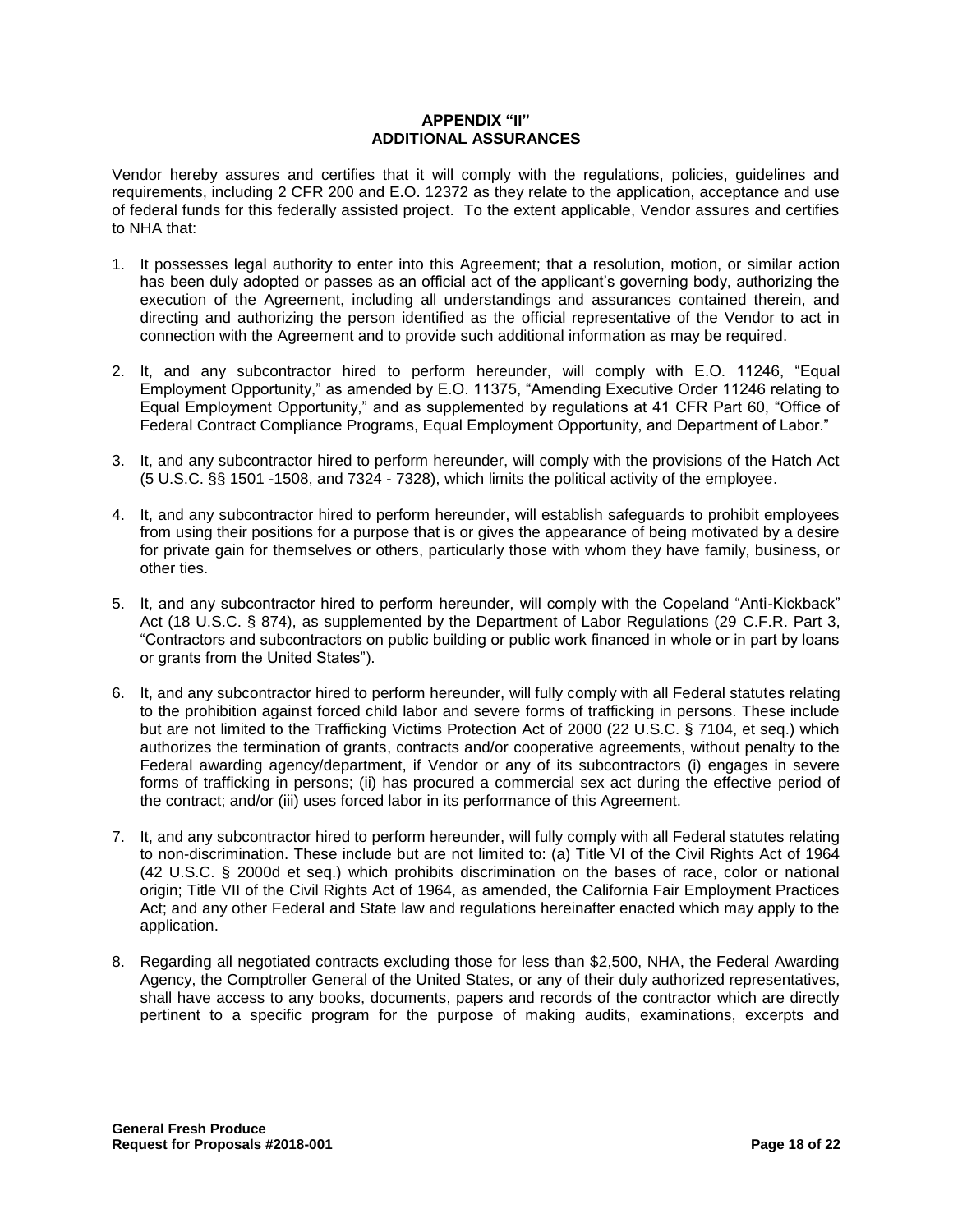Appendix II Additional Assurances

Transcriptions.

- 9. Regarding all negotiated contracts in excess of \$100,000, Vendor agrees to comply with all applicable standards, orders or regulations issued pursuant to the Clean Air Act (42 U.S.C. 7401 et seq.) and the Federal Water Pollution Control Act as amended (33 U.S.C. 1251 et seq.). Violations will be reported to the Federal awarding agency and the Regional Office of the Environmental Protection Act (EPA).
- 10. It, and any subcontractor hired to perform hereunder, will comply with all applicable requirements of all other Federal laws, executive orders, regulations and policies governing this program.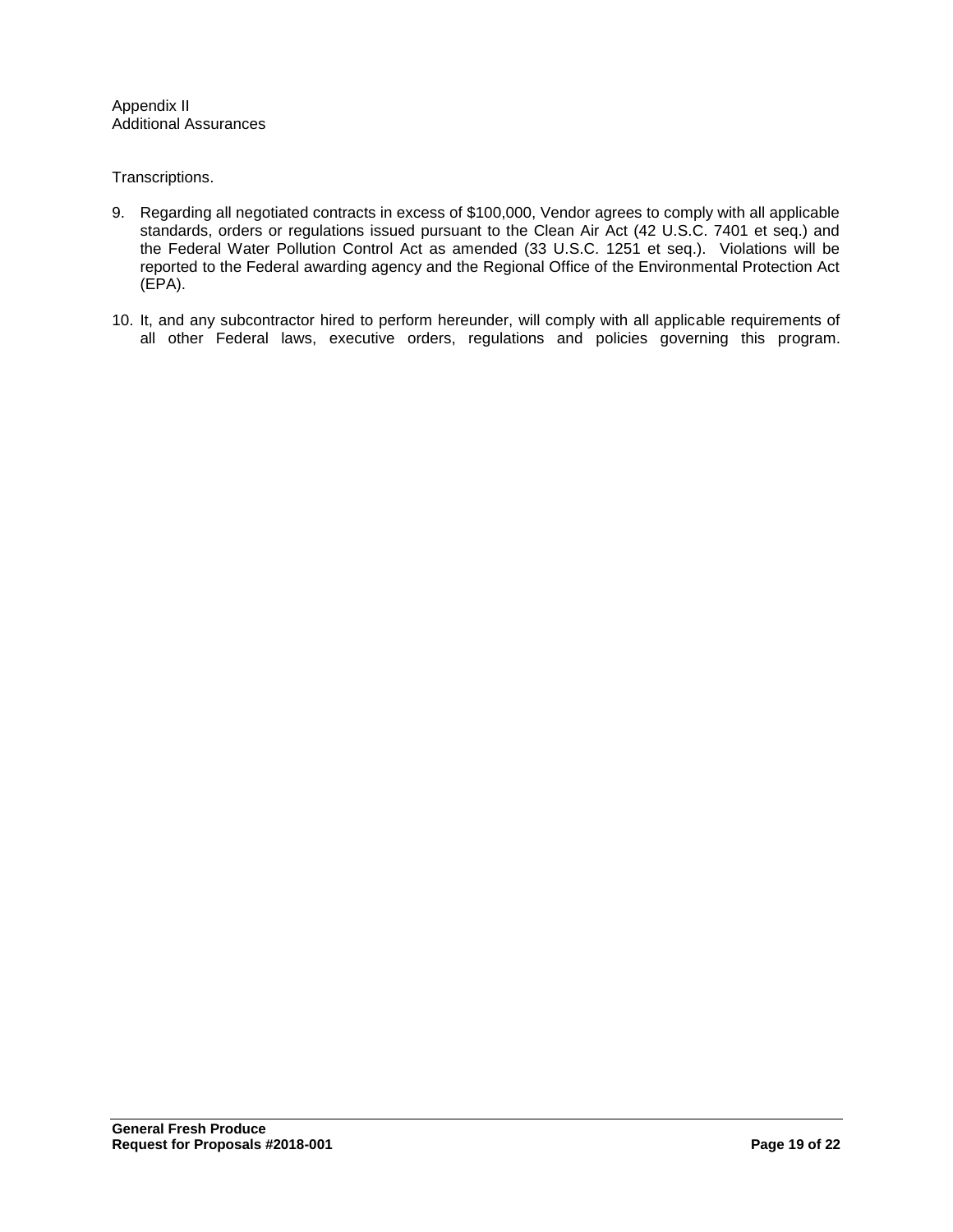## **EXHIBIT C**

# **REQUEST RESPONSE SUBMITTAL FORM**

| <b>NHA Request #</b>                                                                                                                                                                                                                                                                  |           |  |  |
|---------------------------------------------------------------------------------------------------------------------------------------------------------------------------------------------------------------------------------------------------------------------------------------|-----------|--|--|
| The undersigned hereby proposes to furnish all services necessary to completely fulfill the Scope of<br>Services, without restriction. The total amount in <b>Exhibit A</b> of the RFP equals \$                                                                                      |           |  |  |
| Respondent Name (Please Print) _____________________________Business Address: ______________________                                                                                                                                                                                  |           |  |  |
| [ ] Proprietorship [ ] Partnership [ ] Corporation [ ] LLC [ ] LLP FEIN #__________________________                                                                                                                                                                                   |           |  |  |
| If Partnership, list all general partner(s)                                                                                                                                                                                                                                           |           |  |  |
|                                                                                                                                                                                                                                                                                       |           |  |  |
| Primary contact for the Request Process                                                                                                                                                                                                                                               |           |  |  |
|                                                                                                                                                                                                                                                                                       |           |  |  |
| Can Respondent commence work on the start date in the Request? Y/N If no, when?                                                                                                                                                                                                       |           |  |  |
| Has the Specimen Contract attached to the Request been reviewed? Y / N<br>Are any terms unacceptable? $Y/N$ If yes, specify the terms                                                                                                                                                 |           |  |  |
|                                                                                                                                                                                                                                                                                       |           |  |  |
|                                                                                                                                                                                                                                                                                       |           |  |  |
|                                                                                                                                                                                                                                                                                       |           |  |  |
| <b>CERTIFICATION</b><br>I declare that the foregoing is true and correct and that I am authorized to make this representation and<br>submit the attached Response to NHA's Request # The Connect on behalf of<br><u> 1989 - Johann Barn, mars an t-Amerikaansk politiker (* 1908)</u> |           |  |  |
|                                                                                                                                                                                                                                                                                       |           |  |  |
|                                                                                                                                                                                                                                                                                       | Signature |  |  |
|                                                                                                                                                                                                                                                                                       |           |  |  |

Type or Print Name

\_\_\_\_\_\_\_\_\_\_\_\_\_\_\_\_\_\_\_\_\_\_\_\_\_\_\_\_\_\_\_\_\_\_\_\_\_\_\_\_\_\_\_\_\_\_\_\_\_\_\_\_\_\_\_\_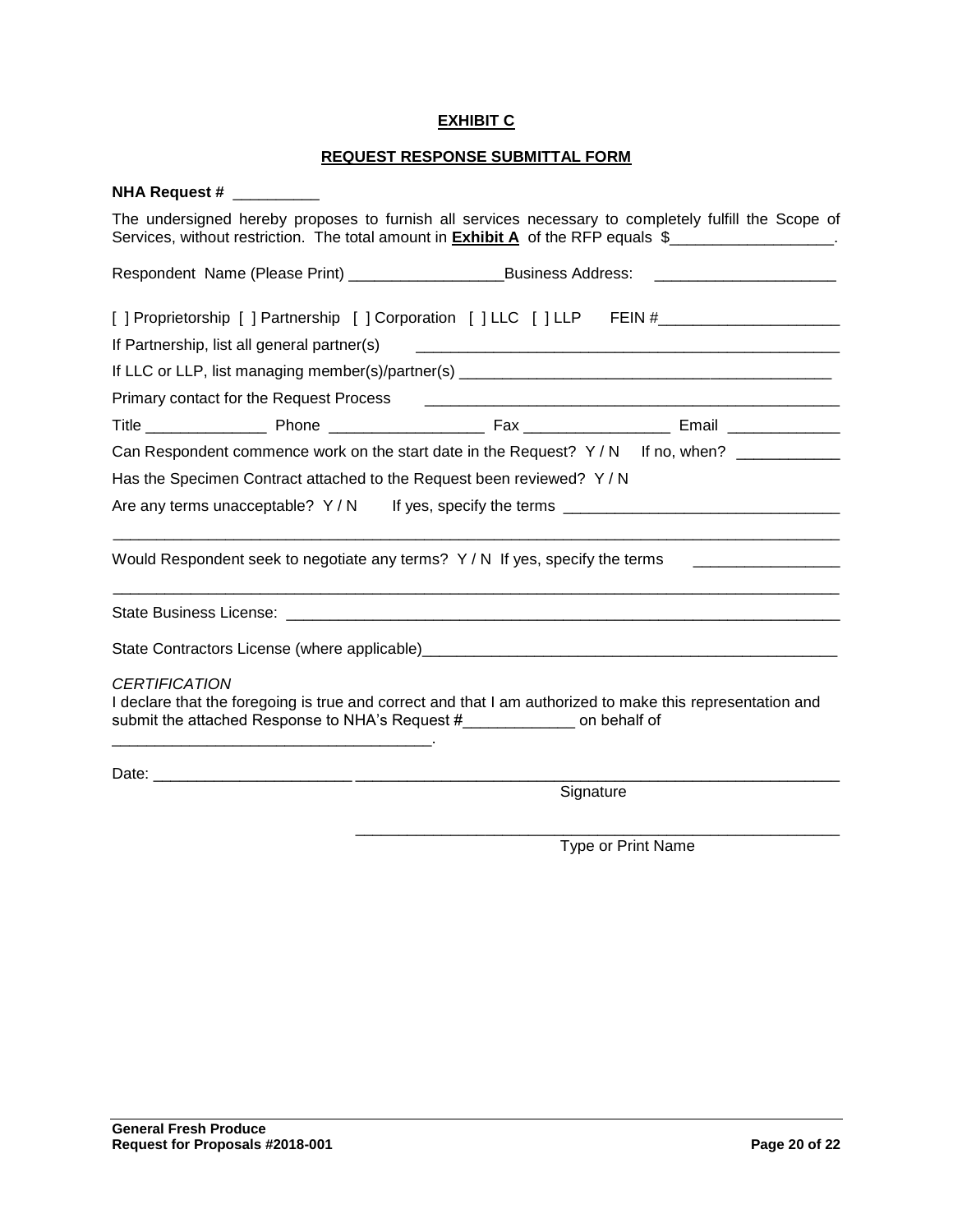## **EXHIBIT D**

| <b>Vendor References Form</b>                                                                                                                                                                                                                                                      |                                                                                                                |  |  |  |
|------------------------------------------------------------------------------------------------------------------------------------------------------------------------------------------------------------------------------------------------------------------------------------|----------------------------------------------------------------------------------------------------------------|--|--|--|
|                                                                                                                                                                                                                                                                                    |                                                                                                                |  |  |  |
| Please provide a minimum of three (3) references where work of a similar size and nature was performed<br>within the past three (3) years. The purpose for the references is to enable NHA to judge the<br>responsibility, experience, skill, and business standing of the bidder. |                                                                                                                |  |  |  |
|                                                                                                                                                                                                                                                                                    |                                                                                                                |  |  |  |
|                                                                                                                                                                                                                                                                                    |                                                                                                                |  |  |  |
|                                                                                                                                                                                                                                                                                    |                                                                                                                |  |  |  |
|                                                                                                                                                                                                                                                                                    |                                                                                                                |  |  |  |
|                                                                                                                                                                                                                                                                                    |                                                                                                                |  |  |  |
|                                                                                                                                                                                                                                                                                    |                                                                                                                |  |  |  |
|                                                                                                                                                                                                                                                                                    | Company Name: company Name: company Name: company Name: company Name: company Name: company Name: company Name |  |  |  |
|                                                                                                                                                                                                                                                                                    |                                                                                                                |  |  |  |
|                                                                                                                                                                                                                                                                                    |                                                                                                                |  |  |  |
|                                                                                                                                                                                                                                                                                    |                                                                                                                |  |  |  |
|                                                                                                                                                                                                                                                                                    |                                                                                                                |  |  |  |
|                                                                                                                                                                                                                                                                                    |                                                                                                                |  |  |  |
|                                                                                                                                                                                                                                                                                    |                                                                                                                |  |  |  |
|                                                                                                                                                                                                                                                                                    |                                                                                                                |  |  |  |
|                                                                                                                                                                                                                                                                                    |                                                                                                                |  |  |  |
|                                                                                                                                                                                                                                                                                    |                                                                                                                |  |  |  |
|                                                                                                                                                                                                                                                                                    |                                                                                                                |  |  |  |
|                                                                                                                                                                                                                                                                                    |                                                                                                                |  |  |  |